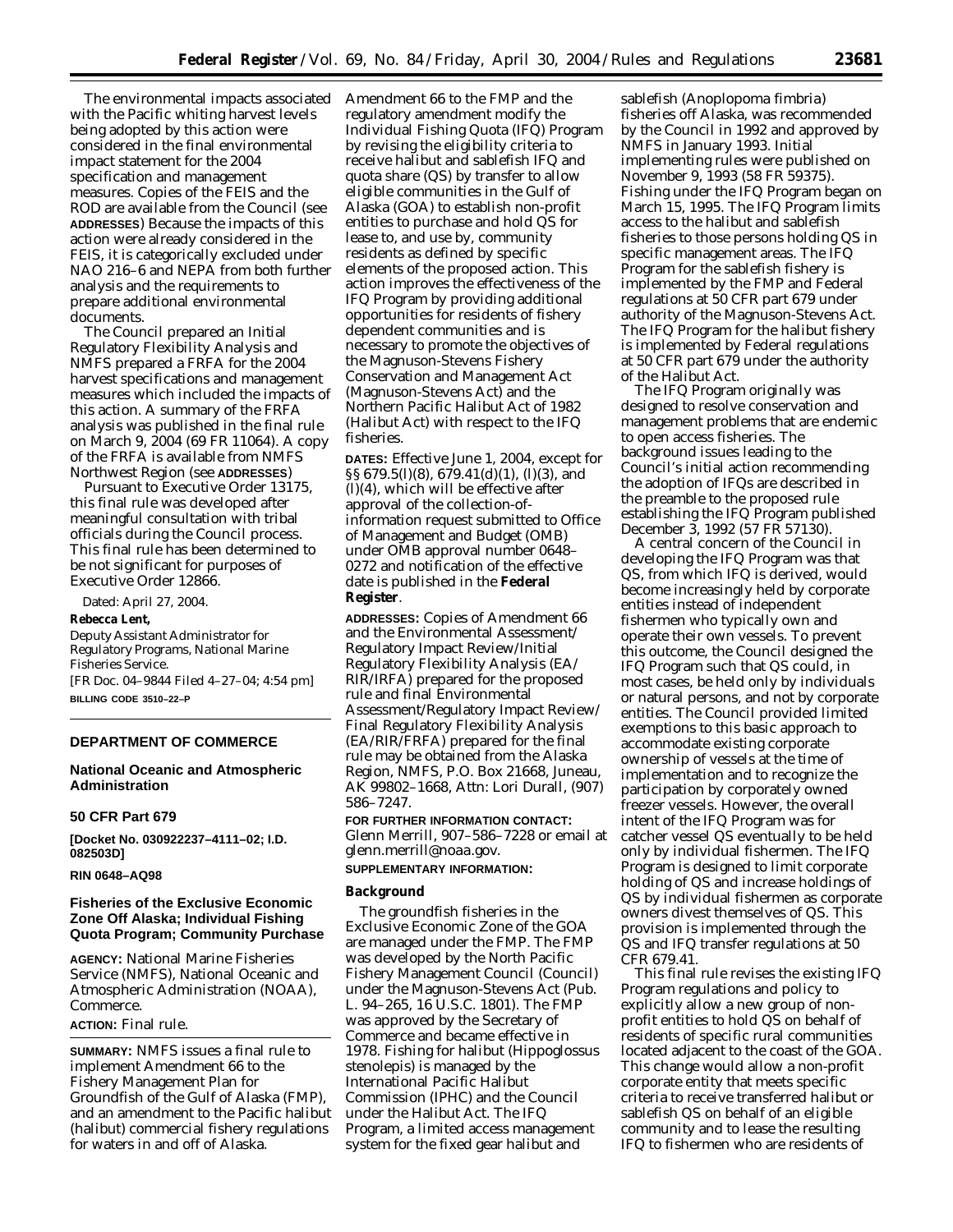the eligible community. This change is intended to provide additional opportunities to these fishermen, and may indirectly address concerns about the economic viability of those communities. The objectives for this action are described in detail in the proposed rule, which was published on October 16, 2003 (68 FR 59564), and are summarized here.

Since initial issuance of QS, and as a result of voluntary transfers of QS, the amount of QS and the number of resident QS holders has declined substantially in most of the GOA communities affected by this action. This trend may have had an effect on employment and may have reduced the diversity of fisheries to which fishermen in rural communities have access. The ability of fishermen in small rural communities to purchase QS or maintain existing QS may be limited by a variety of factors unique to those communities. Although the specific causes for decreasing QS holdings in rural communities may vary, the net effect is overall lower participation by residents of these communities in the halibut and sablefish IFQ fisheries.

In June 2000, representatives of several GOA communities presented the Council with a proposal to allow communities to purchase QS. The Council approved several alternatives for analysis in June 2001, reviewed an initial analysis in December 2001, and took final action in April 2002. The problem statement adopted by the Council in June 2001 recognized the fact that a number of small coastal communities ''are struggling to remain economically viable.'' The Council stated that ''[a]llowing qualifying communities to purchase halibut and sablefish quota share for use by community residents will help minimize adverse economic impacts on these small, remote, coastal communities in Southeast and Southcentral Alaska, and help provide for the sustained participation of these communities in the halibut and sablefish IFQ fisheries.''

A Notice of Availability of the FMP amendment was published on September 2, 2003 (68 FR 52173) inviting comments on the FMP amendment through November 3, 2003. One written comment was received that specifically addressed the FMP amendment. This comment is addressed in the Response to Comment section of this rule. A proposed rule to implement the Council's recommendation was published on October 16, 2003 (68 FR 59564) inviting comments on the proposed rule through December 1, 2003. Twenty-two written comments

were received addressing the proposed rule (see Response to Comments). The Secretary of Commerce approved the FMP amendment on December 3, 2003.

This action addresses these concerns by modifying the IFQ Program to allow non-profit entities that represent small rural communities in the GOA with a historic participation in the halibut and sablefish fisheries to hold QS. The Council's recommendations also reflect the most recent amendments to the Magnuson-Stevens Act, and IFQ policy recommendations by the National Research Council.

The Council considered the range of comments from the public, NMFS, and the State of Alaska (State), and incorporated various suggestions in developing the policy implemented by this rule. The basic provisions of this rule are described in the preamble to the proposed rule published October 16, 2003 (68 FR 59564). Key provisions are summarized here.

#### **Community QS Provisions**

### *1. Community Quota Entities*

Community quota entities (CQEs) are non-profit entities incorporated under the laws of the State, or tribal regulations in the case of one of the communities, to represent eligible communities. The CQEs obtain QS by transfer and hold the QS and lease the resulting annual IFQ to individual community residents. Unless otherwise specified, the restrictions that apply to any current QS holder apply to a CQE. CQEs, however, are subject to additional regulatory requirements beyond those applying to existing QS holders.

A CQE could represent more than one eligible community. However, no community can be represented by more than one CQE. This provision minimizes confusion and ensures effective and efficient administration of the program.

To be considered eligible to hold QS on behalf of a community, a CQE must have been incorporated after April 10, 2002, the date of final Council action. The Council stated that the purpose of designating a new non-profit entity to hold QS is that existing administrative structures such as municipal governments, tribal councils, or other community organizations may be focused on other priorities.

The Council also recommended that a non-profit organization provide proof of support from the community that it is seeking to represent. This support must be demonstrated in the application by a non-profit organization to become eligible as a CQE. The specific mechanism for the community to

demonstrate its support for a CQE is described in the Administrative Oversight section of this preamble.

Once an application to become a CQE has been approved, then that CQE is eligible to hold and receive QS, and lease IFQ to eligible community residents under the mechanisms established by this rule. If a CQE does not remain in compliance with the regulations applying to CQEs or IFQ holders generally, then NMFS can initiate administrative proceedings to deny the transfer of QS or IFQ to or from the CQE. As with other administrative determinations under the IFQ Program, any such determination could be appealed under the procedures set forth in regulations (50 CFR 679.43). The Council recommended regulatory measures, described below, as a means to monitor the ability of the non-profit entities to meet the goals of distributing IFQ among residents in these GOA communities.

#### *2. Eligible Communities*

Gulf of Alaska communities eligible to participate in this program must meet all the following criteria: (a) have a population of less than 1,500 persons based on the 2000 United States Census; (b) have direct saltwater access; (c) lack direct road access to communities with a population greater than 1,500 persons; (d) have historic participation in the halibut and sablefish fisheries; and (e) be specifically designated on a list adopted by the Council and included in this rule (see Table 21 to part 679).

If a community appears to meet the eligibility criteria but is not specifically designated on the list of communities adopted by the Council, then that community must apply directly to the Council to be included. In this event, the Council may modify the list of eligible communities adopted by the Council through a regulatory amendment. Under this action, a total of 42 communities in the GOA qualify as eligible to purchase QS. These eligible communities may designate a new nonprofit entity to hold QS on behalf of that community.

(a) Population of Less Than 1,500 Persons

The 2000 United States Census was chosen as the standard for measuring total population because it is considered to be a more accurate measure of population than annual estimates conducted by the State. Additionally, at the time that the Council took final action to modify the IFQ Program to accommodate communities, the 2000 Census was the best available demographic data.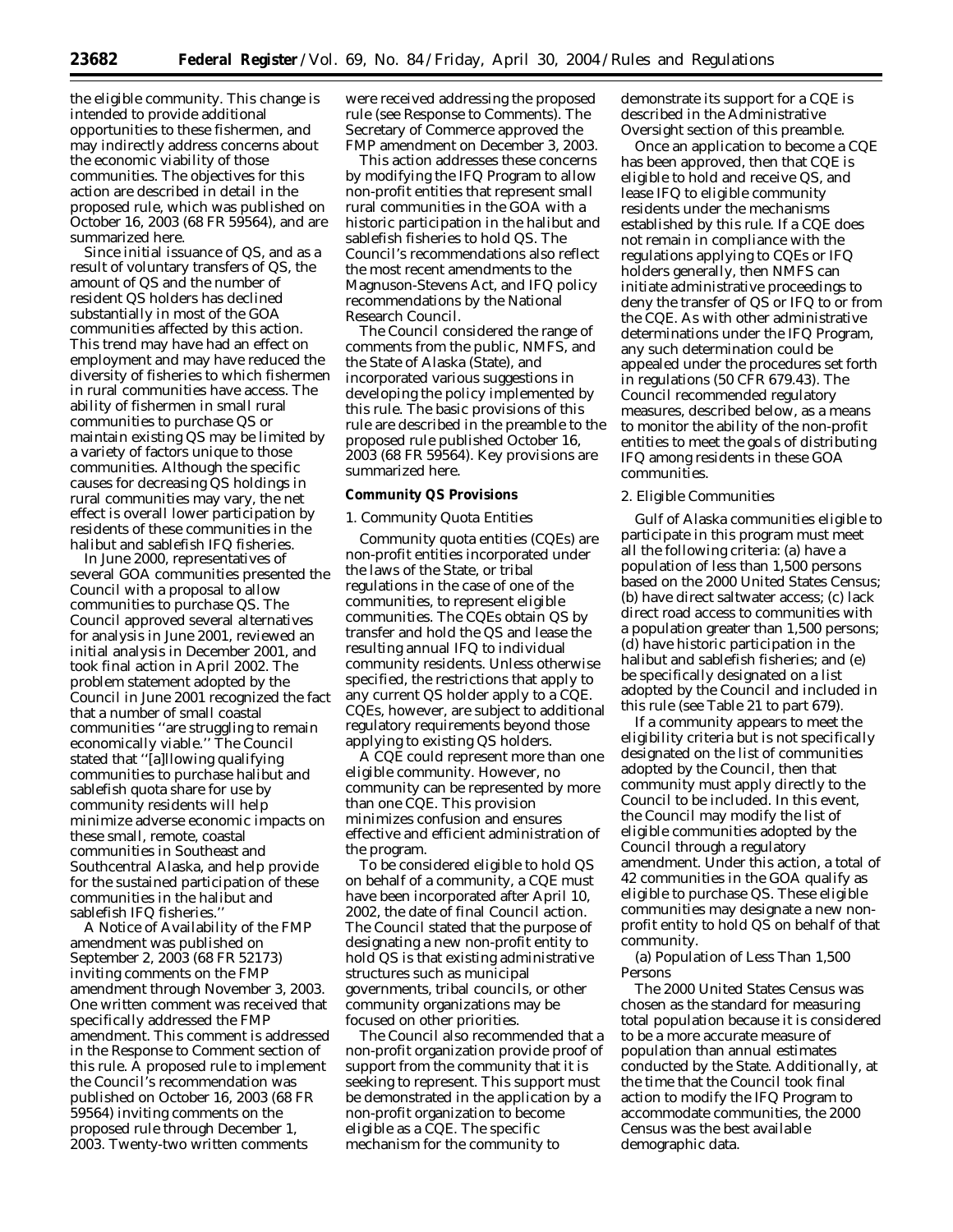This proposed rule establishes that a community with not less than 20 persons and not more than 1,500 persons that is defined as a Census Designated Place under the U.S. Census fulfills the requirement for the definition of a community for the purposes of this program. If communities seek inclusion as an eligible community in the future, then the Council and NMFS would review those communities using the definitions of a community as defined by this rule.

(b) Have Direct Saltwater Access

A community would be defined as adjacent to saltwater if it is located on the GOA coast of the North Pacific Ocean.

(c) Lack of Direct Road Access The Council recommended limiting eligibility to communities without direct surface road access to communities larger than 1,500 persons

because such communities may lack access to markets for fishery products and could be disadvantaged relative to other communities with better transportation infrastructure. Communities that are served by the Alaska Marine Highway System are not considered to have surface road access and would be considered to lack surface road access for purposes of this action.

(d) Have Historic Participation in the Halibut and Sablefish Fisheries

*Historic participation* is defined as communities for which a resident has recorded a commercial landing of either halibut or sablefish between 1980–2000 according to Commercial Fisheries Entry Commission (CFEC) data for permit and fishing activity. The year 1980 was chosen because it represents the first year of widely collected and reliable data from the CFEC, and the year 2000 was chosen because it was the last year of data available prior to the Council's decision to recommend this program.

(e) Be Specifically Designated on a List Adopted by the Council

The Council adopted a specific list of eligible communities to limit the entry of new communities into the Community QS Program (see Table 21 to part 679). Any change to the list of eligible communities requires Council action to recommend such a change and Secretarial approval of the change.

#### *3. Use Caps for Individual Communities*

Each eligible community as represented by a CQE is subject to the same use limitations on QS and IFQ currently established for QS holders as described under 50 CFR 679.42(e) for sablefish and 50 CFR 679.42(f) for halibut. Therefore, for each community it represents, a CQE is limited to using:

| in IFQ regulatory area 2C.<br>in IFQ regulatory areas 2C, 3A, and 3B. |
|-----------------------------------------------------------------------|
|                                                                       |
| (Southeast Outside District).                                         |
| In the Southeast Outside District West Yakutat.                       |
| Central Gulf Regulatory Area, and Western Gulf                        |
| Regulatory Area.                                                      |
|                                                                       |

A CQE representing an eligible community located within Areas 3A or 3B is prohibited from purchasing QS in Area 2C (Southeast Alaska) on behalf of that community. The Council noted that 21 of the 42 communities eligible to participate in this program are located in Area 2C. Allowing CQEs in Areas 3A and 3B to purchase QS in Area 2C would increase the competition of QS and could adversely affect the price and availability of QS among Area 2C communities.

Likewise, a CQE representing an eligible community within Area 2C is prohibited from purchasing and using QS in Area 3B (Western GOA) on behalf of that community. This limitation applies because residents from communities located in Area 2C traditionally did not fish in Area 3B.

Although the use of halibut QS is limited to those areas that are adjacent to the eligible communities, a similar provision does not apply to sablefish. The sablefish fishery occurs in deeper waters than much of the halibut fishery

and typically requires larger vessels that can travel longer distances for harvesting fish.

This limit provides an adequate opportunity for communities to purchase and hold sufficient QS for leasing the resulting IFQ among community residents. This level is not to be so restrictive as to discourage communities from purchasing and holding quota.

### *4. Cumulative Use Caps for All Communities*

Communities represented by CQEs cumulatively are limited to holding a maximum of 3 percent of the total halibut QS and 3 percent of the total sablefish QS in each IFQ regulatory area in the first year after implementation of this program. In each subsequent year, the percentage is increased by an additional 3 percent until, after 7 years, a maximum of 21 percent of the total halibut QS, and 21 percent of the total sablefish QS could be held in each IFQ regulatory area in which CQEs are eligible to hold QS.

#### *5. Transfer and Use Restrictions*

### (a) Block Limits

The purchase of blocked QS by CQEs would be restricted. The number of blocks that can be held by a person is limited under the IFQ Program. These limits were established to prevent the consolidation of blocked QS and to ensure that smaller aggregate units would be available on the market. Blocked QS typically is less expensive and more attractive to new-entrants.

This rule modifies the consolidation limits for blocked QS for communities represented by CQEs. Each community represented by a CQE is limited to holding, at any point in time, a maximum of 10 blocks of halibut QS and 5 blocks of sablefish QS in each IFQ regulatory area for halibut and sablefish. The CQE could not subdivide blocked QS.

To accommodate the interests of prospective individual new entrants, this rule prohibits CQEs from purchasing:

| Halibut QS blocks less than or equal to 19,992 units (e.g., 2,850 lb (1,292.8 kg) of IFQ in 2003)                                         | l in Area 2C.                       |
|-------------------------------------------------------------------------------------------------------------------------------------------|-------------------------------------|
|                                                                                                                                           |                                     |
| Halibut QS blocks less than or equal to 27,912 units (e.g., 3,416 lb (1,549.5 kg). of IFQ in 2003)                                        | l in Area 3A.                       |
| Sablefish QS blocks less than or equal to 33,270 units (e.g., 4,003 lb $(1,815.8 \text{ kg})$ of IFQ in 2003)                             | In the Southeast Outside District.  |
| Sablefish QS blocks less than or equal to 43,390 units (e.g., 3,638 lb (1,650.2 kg) of IFQ in 2003)                                       | I in the West Yakutat District.     |
| Sablefish QS blocks less than or equal to 46,055 units (e.g., 4,684 lb (2,124.7 kg) of IFQ in 2003)                                       | in the Central GOA regulatory area. |
| Sablefish QS blocks less than or equal to 48,410 units (e.g., 6,090 lb (2,762.4 kg) of IFQ in 2003    in the Western GOA regulatory area. |                                     |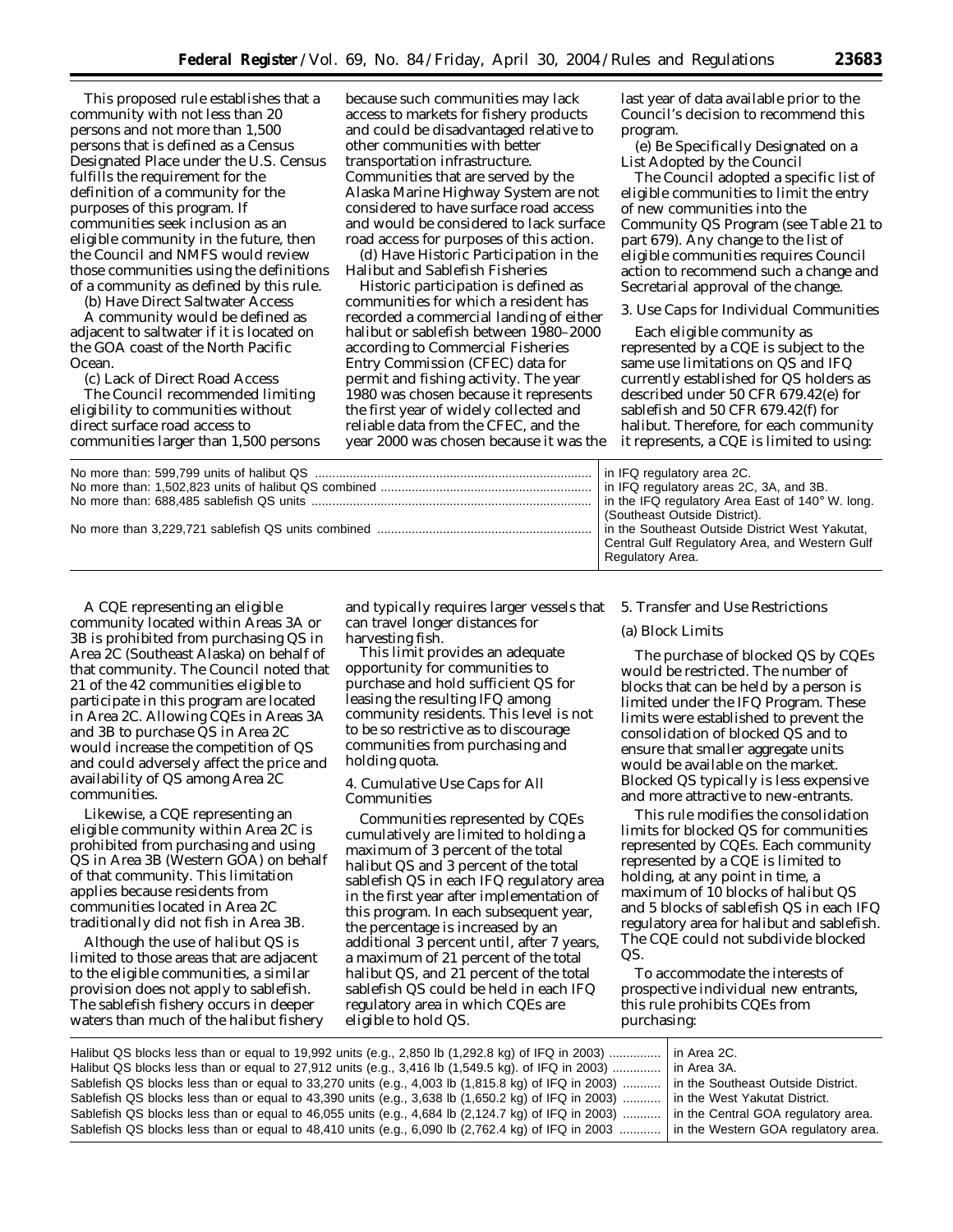These QS limits are specified in 50 CFR 679.41(e) as the ''sweep up'' limit, or the number of QS units initially issued as blocks that could be combined to form a single block.

CQEs are not eligible to purchase or hold these smaller ''sweep-up'' blocks because these smaller QS blocks typically are purchased by individuals entering the IFQ fisheries. This measure minimizes a potentially unfair competition in the QS market between CQEs and individuals for these small QS blocks. Similar restrictions on QS in the halibut fishery for Area 3B do not exist because fewer ''sweep-up'' blocks exist in Area 3B and few new entrants in Area 3B have sought these ''sweepup'' blocks.

### (b) Transfer and IFQ Leasing

CQEs can only receive and use halibut QS assigned to vessel category B (greater than 60 feet length overall) and vessel category C (greater than 35 feet and less than or equal to 60 feet length overall) in Areas 2C and 3A.

This provision prohibits CQEs from holding QS assigned to vessel category D (less than or equal to 35 feet (10.7 m) length overall) in Areas 2C and 3A.

This rule does not prohibit CQEs from holding D category halibut QS in Area 3B. A relatively small amount of D category QS exists in Area 3B, and traditionally few prospective buyers exist for this category of QS. Existing D category QS holders in Area 3B indicated that allowing CQEs to purchase D category QS in Area 3B would increase the marketability of their QS.

This rule does not establish catcher vessel category restrictions for CQEs holding sablefish QS. Only B and C vessel categories exist for sablefish QS and sablefish are typically harvested from larger vessels.

So that the annual IFQ derived from the QS held on behalf of a community can be fished, a CQE will be allowed to lease (i.e., transfer the annual IFQ) to one or more residents of the community, or communities, it represents. Each IFQ lease must be made on annual basis, as is currently the requirement in existing regulations. IFQ so transferred can be fished from a vessel of any size regardless of the QS vessel category from which the IFQ was derived. This provision applies only while the QS is held by the CQE. The vessel category requirements for use of the QS will be applied once again after the QS is transferred from a CQE to a qualified recipient that is not a CQE. This provision facilitates the use of the IFQ on the wide range of vessel types that is present in many rural communities.

The amount of IFQ that may be leased annually to an eligible community resident is limited so that no such lessee can hold IFQ permits authorizing the harvest of more than 50,000 lb (22.7 mt) of halibut and no more than 50,000 lb (22.7 mt) of sablefish IFQ, inclusive of any IFQ derived from any source.

This limitation ensures a broad distribution of IFQ among community residents and limits the amount of IFQ that may be leased to those residents who already hold QS or lease IFQ from another source.

Similarly, during any fishing year, no vessel on which IFQ leased from the community QS program is fished can harvest an amount of IFQ greater than 50,000 lb (22.7 mt) of halibut and greater than 50,000 lb (22.7 mt) of sablefish, inclusive of all IFQ fished aboard that vessel. This limitation on the amount of IFQ that can be fished on any one vessel using IFQ from community-held QS encourages the use of a broad distribution of communityheld IFQ on vessels that may otherwise have limited or no participation in the IFQ Program.

Only permanent residents of the community represented by the CQE are eligible to lease IFQ derived from community-held QS. This provision explicitly ties the potential benefits of QS held by a CQE on behalf of a community to the residents of that community. A resident who wishes to lease IFQ is required to affirm that he or she maintains a permanent domicile in that specific community and is qualified to receive QS and IFQ by transfer under the existing regulations (i.e., that he or she holds a Transfer Eligibility Certificate issued by NMFS).

For purposes of this program, an eligible resident is an individual that affirms that he or she has maintained a domicile in the community from which the IFQ is leased for 12 consecutive months immediately preceding the time when the assertion of residence is made, and has not claimed residency in another community, state, territory, or country for that period.

An individual who receives IFQ derived from QS held by a CQE may not designate a skipper to fish the community IFQ.

Individuals who hold leases of IFQ from communities are considered to be IFQ permit holders and are subject to the regulations that govern other permit holders unless specified otherwise in this rule. This includes the payment of annual fees as required under 50 CFR 679.45.

## (c) Sale Restrictions

To avoid certain restrictions, a CQE may not sell its QS unless that sale will generate revenues to improve, sustain, or expand the opportunities for community residents to participate in the IFQ halibut and sablefish fisheries. NMFS will approve the transfer of QS held by a CQE on behalf of a community only if the community for which the CQE holds the QS authorizes that transfer. This authorization must be in the form of a signature on the Approval of Transfer form by an authorized representative of the governing body of the community. The purpose of this authorization is to ensure that the community is fully aware of the transfer because certain restrictions apply to future transfers if the transfer of QS is for a reason other than to sustain, improve, or expand the program (i.e., the CQE would be prohibited from holding QS on behalf of that community for a period of three years and the CQE must divest itself of all QS held on behalf of that community).

This rule allows a CQE to transfer QS to dissolve the CQE; or as a result of a court order, operation of law, or as part of a security agreement. These provisions account for those cases in which a CQE is no longer capable of representing an eligible community and seeks either: (1) to divest itself of QS holdings voluntarily in order to provide an opportunity for another non-profit to form and seek approval as a CQE for a community or (2) to meet the legal requirements requiring divestiture of QS. These forms of transfers are authorized under the existing IFQ Program.

If subsequent information is made available to NMFS that confirms that the transfer of QS is made for reasons other than to sustain, improve, or expand the opportunities for community residents, then NMFS will withhold annual IFQ permits on any remaining QS held by the CQE on behalf of that community and will disqualify that CQE from holding QS on behalf of that community for three calendar years following the year in which final agency action adopting that determination is made.

NMFS would not impose this restriction until the CQE had received full administrative due process, including notice of the potential action and the opportunity to be heard. An initial administrative determination (IAD) proposing an adverse action would only become final agency action if the CQE failed to appeal the IAD within 60 days, or upon the effective date of the decision issued by the Office of Administrative Appeals. The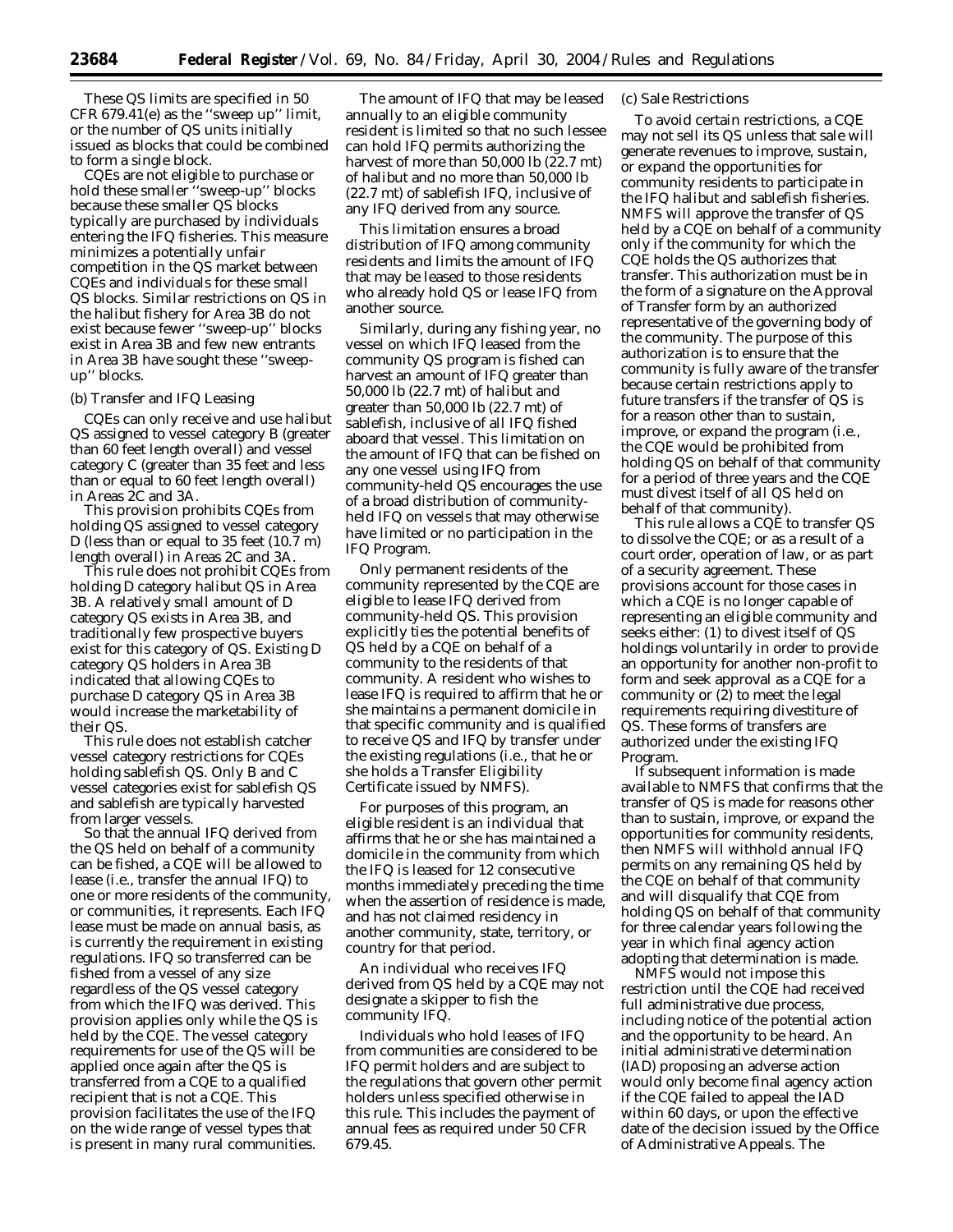procedures for appeal are provided at 50 NMFS. NMFS will consider these CFR 679.43.

The 3–year restriction is intended to discourage speculating in the QS market or using potential assets to fund other unrelated projects, and encourage the long-term participation of fishery dependent communities in the IFQ Program.

# *6. Joint and Several Liability for Violations*

Both the CQE and the individual fisherman to whom the CQE leases its IFQ will be considered jointly and severally liable for any IFQ fishery violation committed while the individual fisherman is in the process of fishing the leased IFQ. This joint and several liability is analogous to the joint and several liability currently imposed on IFQ permit holders and any hired skippers fishing the permit holders' IFQ.

#### *7. Administrative Oversight*

Implementing this proposal requires that NMFS: (1) review applications of eligibility for non-profit entities seeking to be qualified as a CQE for a particular community and certify eligible CQEs and (2) review an annual report detailing the use of QS and IFQ by the CQE and community residents. If a CQE fails to provide a completed annual report to NMFS for each community that it represents, then that CQE will be deemed ineligible to use the IFQ resulting from that QS on behalf of that community until a complete annual report is received. Before becoming a Final Agency Action, any such determination by NMFS may be appealed through the administrative appeals process described under the IFQ Program (50 CFR 679.43).

Each non-profit entity applying to become a CQE must provide NMFS with the following:

1. Its articles of incorporation as a non-profit entity under the laws of the State;

2. A statement designating the community, or communities, represented by that CQE;

3. Management organization;

4. A detailed statement describing the procedures that will be used to determine the distribution of IFQ to residents of each community represented by that CQE; and

5. A statement of support and accountability of the non-profit entity to that community(ies) from a governing body representing each community represented by the CQE.

NMFS will provide the State with a copy of the applications. After receiving the copies, the State will have a period of 30 days to provide comments to

comments before certifying a non-profit entity as a CQE. NMFS will review all applications for completeness. Incomplete applications will be returned to the applicant for revision. This rule does not establish a limit on the amount of time that a non-profit would have to correct deficiencies in an application.

To minimize potential conflicts that may exist among non-profit entities seeking qualification as a CQE, NMFS will not consider a recommendation from a community governing body supporting more than one non-profit entity to hold QS on behalf of that community. The specific community governing body that would be relied on to make a recommendation varies depending on the governance structure of the particular community as specified below.

Establishing a requirement that a specific governing body within a community provide a recommendation supporting a CQE creates a clear link between the governing body that represents that community and the CQE. Allowing multiple non-profits to apply as CQEs for a single community requires additional review by NMFS to ensure accountability. The linkage to specific recognized governing bodies within a community minimizes the need for additional administrative oversight to ensure accountability to a community and provides a clear nexus between the CQE and the community members it is intended to represent by holding QS on behalf of that community.

The specific governing body that provides the recommendation is based on the principle that those communities that choose to incorporate as cities have established a cohesive central government structure in which all community residents can participate, and is therefore most representative of the largest number of individuals. In cases where a community is not incorporated, and a tribal government is present, the tribal government is relied on to provide representation, with an understanding that non-tribal members may have more limited representation in such communities. However, many of these communities are populated by a relatively large percentage of tribal members and the tribal government is likely to represent the overall interests of the communities. In communities lacking either of these governance structures, but with an association that has a recognized relationship with the State for purposes of governmental functions, that association is deemed best suited to serve as a representative of that community's interests.

Establishing this priority eliminates the need to require multiple governance structures within a community to come to a consensus to recommend a CQE. This method would effectively provide a veto power to a smaller and likely less representative governance structure within the community.

*Communities incorporated as municipalities.* For a community that is incorporated as a municipality under State statutes, the City Council recommends the non-profit entity to serve as the CQE for that community.

*Communities represented by tribal governments.* For those communities that are not incorporated as municipalities but that are represented by a tribal government recognized by the Secretary of the Interior, the tribal governing body recommends the nonprofit entity to serve as the CQE for that community.

*Communities represented by a nonprofit association.* For those communities that are not incorporated as a municipality, and that are not represented by a tribal government, the community non-profit association that has an established relationship as the governmental body recognized by the State for purposes of governmental functions recommends the non-profit entity to serve as the CQE for that community.

*Communities without governing bodies.* Those communities that are not incorporated as a municipality, or are not represented by a tribal government recognized by the Secretary of the Interior, and do not have a community non-profit association recognized by the State for purposes of governmental functions, are not eligible to recommend a non-profit entity to hold QS on its behalf until a representative governing entity is formed (e.g., incorporation as a municipality, representation by a tribal government recognized by the Bureau of Indian Affairs, or formation of a community non-profit association recognized by the Alaska Department of Community and Economic Development). NMFS will consult with the State to determine whether a community non-profit association has been formed, and whether it adequately represents the interests of the community before that community nonprofit association can recommend a CQE to hold QS on behalf of that community.

This requirement ensures that communities that do not have a governmental structure form such a structure prior to being allowed to recommend a specific non-profit entity as a CQE. This requirement is expected to affect only two of the 42 eligible communities: Halibut Cove and Meyers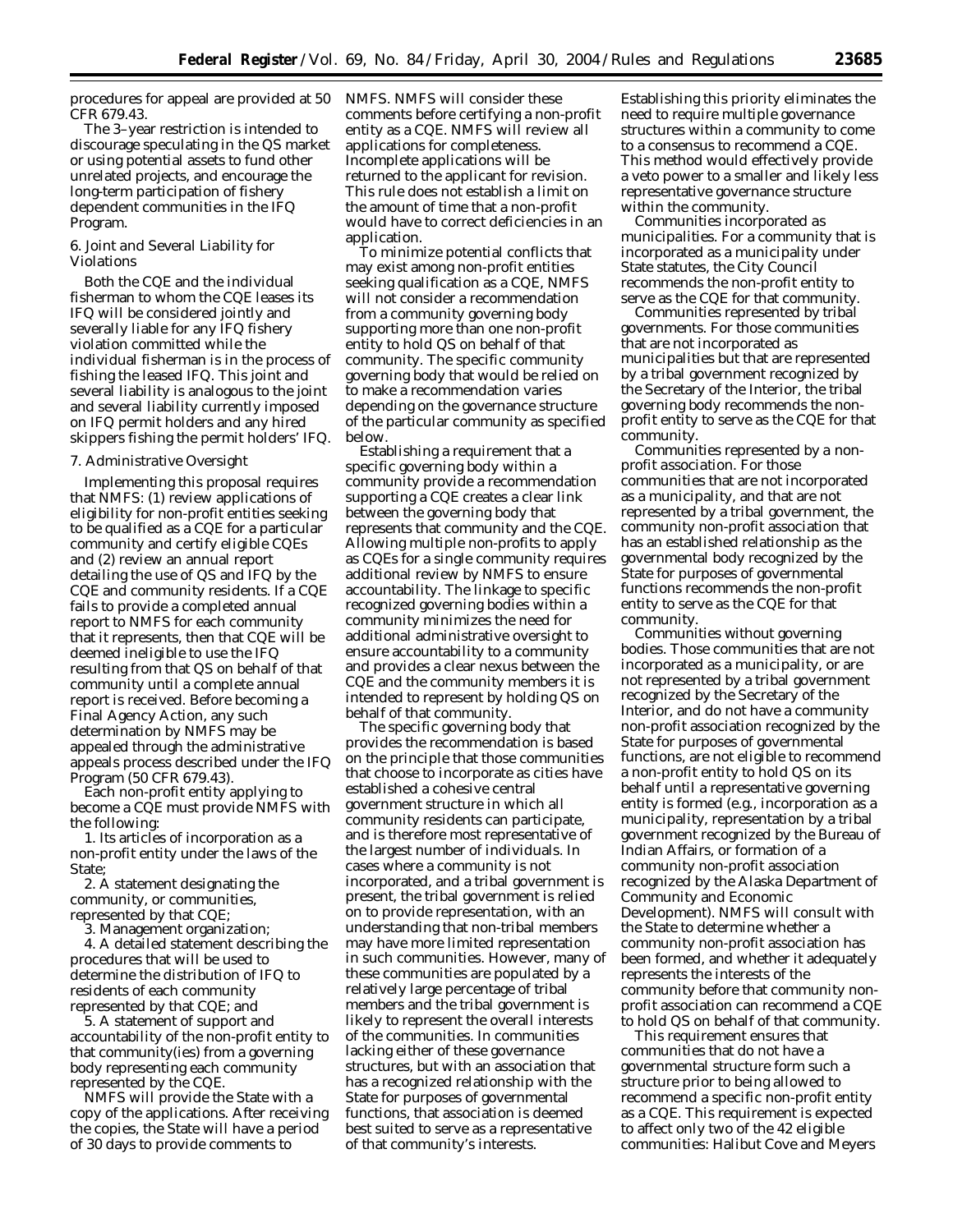Chuck. Neither of these communities possess any of the governmental bodies described above.

# *8. Annual Report*

Each CQE must submit an annual report by January 31 to NMFS and to the governing body for each community represented by the CQE, detailing the use of QS and IFQ by the CQE and community residents during the previous year's fishing season. That annual report must contain the following information for the preceding fishing season:

1. Identification of the eligible community, or communities, represented by the CQE ;

2. Total amount of halibut QS and sablefish QS held by the CQE at the start of the calendar year and at the end of the calendar year;

3. Total amount of halibut and sablefish IFQ leased from the CQE;

4. Names, business addresses, and amount of halibut and sablefish IFQ received by each individual to whom the CQE leased IFQ;

5. The name, ADF&G vessel registration number, USCG documentation number, length overall, and home port of each vessel from which the IFQ leased from the CQE was fished;

6. The names, and business addresses of those individuals employed as crew members when fishing the IFQ derived from the QS held by the CQE.

7. A detailed description of the criteria used by the CQE to distribute IFQ leases among eligible community residents;

8. A description of efforts made to employ crew members who are residents of the eligible community;

9. A description of the process used to solicit lease applications from residents of the eligible community on whose behalf the CQE is holding QS;

10. The names and business addresses and amount of IFQ requested by each individual applying to receive IFQ from the CQE;

11. Any changes in the bylaws of the CQE, board of directors, or other key management personnel;

12. Copies of minutes and other relevant decision making documents from CQE board meetings; and

13. The number of vessels on which IFQ derived from QS held by a CQE is fished.

The purpose of the annual report is to assist NMFS and the Council to assess the performance of the CQEs in meeting the objectives of providing for community-held QS. The Council expressed its intent to review the use of community QS 5 years after the effective date of implementing the regulations.

Submitting the annual report by January 31 provides NMFS adequate time to review the annual report for deficiencies that may exist and provides the CQE with time to make corrections before issuing annual IFQ to the CQE at the beginning of the IFQ fishing season.

NMFS routinely collects specific information on the transfer of QS as part of transfer applications. Specifically, NMFS can provide items 1 through 4 and item 13, as described above, to the CQEs so that they can include such information in their annual reports. The CQEs do not have to collect this information separately.

If a CQE fails to submit a timely and complete annual report, then NMFS would initiate an administrative action to suspend the ability of that CQE to transfer QS and IFQ, and to receive additional QS by transfer. This action would be implemented consistent with the administrative review procedures provided at 50 CFR 679.43. Also, a CQE would be subject to enforcement actions for violating regulations.

### **Changes from the Proposed Rule**

This final rule implements the regulations established in the proposed rule with two minor changes. First, this action clarifies that residents of the Village of Seldovia would be considered eligible to receive IFQ by transfer from the CQE established to represent the City of Seldovia. Second, this action clarifies that the CQE which is designated to represent the Indian Village of Metlakatla could be incorporated under tribal authority due to its status as an Indian Reservation, which is incorporated under Federal law. These changes respond to concerns raised in public comment. A description of the need for this change is provided in the ''Response to Comments'' section.

### **Response to Comments**

The proposed rule was published in the **Federal Register** on October 16, 2003 (68 FR 59564), and invited public comments until December 1, 2003. NMFS received 22 public comment letters containing a total of 20 unique comments. Thirteen of the comments received were letters supporting the proposed rule and requesting Secretarial approval of Amendment 66 to the FMP.

During the public comment period, the Council convened a committee to review the proposed rule. This committee was charged with reviewing the proposed rule, but was not specifically tasked with providing formal comments to NMFS. This forum provided an opportunity for affected coastal communities and other members of the public to review the proposed

rule and could serve as a basis for additional comments from individual committee members. Although no formal comments were submitted, several members of the committee did submit written comments independently.

*Comment 1:* This rule will have an adverse effect on the marine environment, and more specifically halibut and sablefish fishery stocks.

*Response:* This rule is not expected to adversely affect the marine environment. NMFS prepared an EA/ RIR/FRFA for this action that examined its potential effects on the marine environment and found that no significant impact on the human environment would result from this action. Specifically in reference to halibut and sablefish fishery stocks, this rule does not increase the overall amount of halibut or sablefish that can be harvested. The total amount of halibut and sablefish that can be harvested is determined by a scientific review of the stock status on an annual basis. Neither the halibut nor the sablefish stocks are considered overfished, nor is there any indication that these stocks are subject to overfishing. Nothing in this rule diminishes the ability of the IPHC or NMFS to set conservative catch limits for these stocks based on the best available scientific information to ensure their biological conservation.

*Comment 2:* Existing regulations at 50 CFR 679.41, which require that an individual must have a minimum of 150 days of experience working onboard a vessel as a member of a harvesting crew in any U.S. commercial fishery in order to receive IFQ by transfer, could prevent individuals participating in the salmon setnet fisheries, who typically operate from a skiff, from qualifying as an ''IFQ crew member.''

*Response:* Regulations at 50 CFR 679.2 define an ''IFQ crew member'' as ''any individual who has at least 150 days experience working as part of a harvesting crew in any U.S. commercial fishery.'' In order to receive QS or IFQ by transfer, one of the qualifications is that an individual must be an IFQ crew member. Harvesting is defined as ''work that is related to the catching and retaining of fish'' for the purposes of this definition. If the salmon set net fishery is a U.S. commercial fishery, then nothing within the existing regulations would disqualify a member of a harvesting crew in that fishery from using the time that they have accrued in that work toward the 150–day requirement to receive IFQ by transfer from a CQE.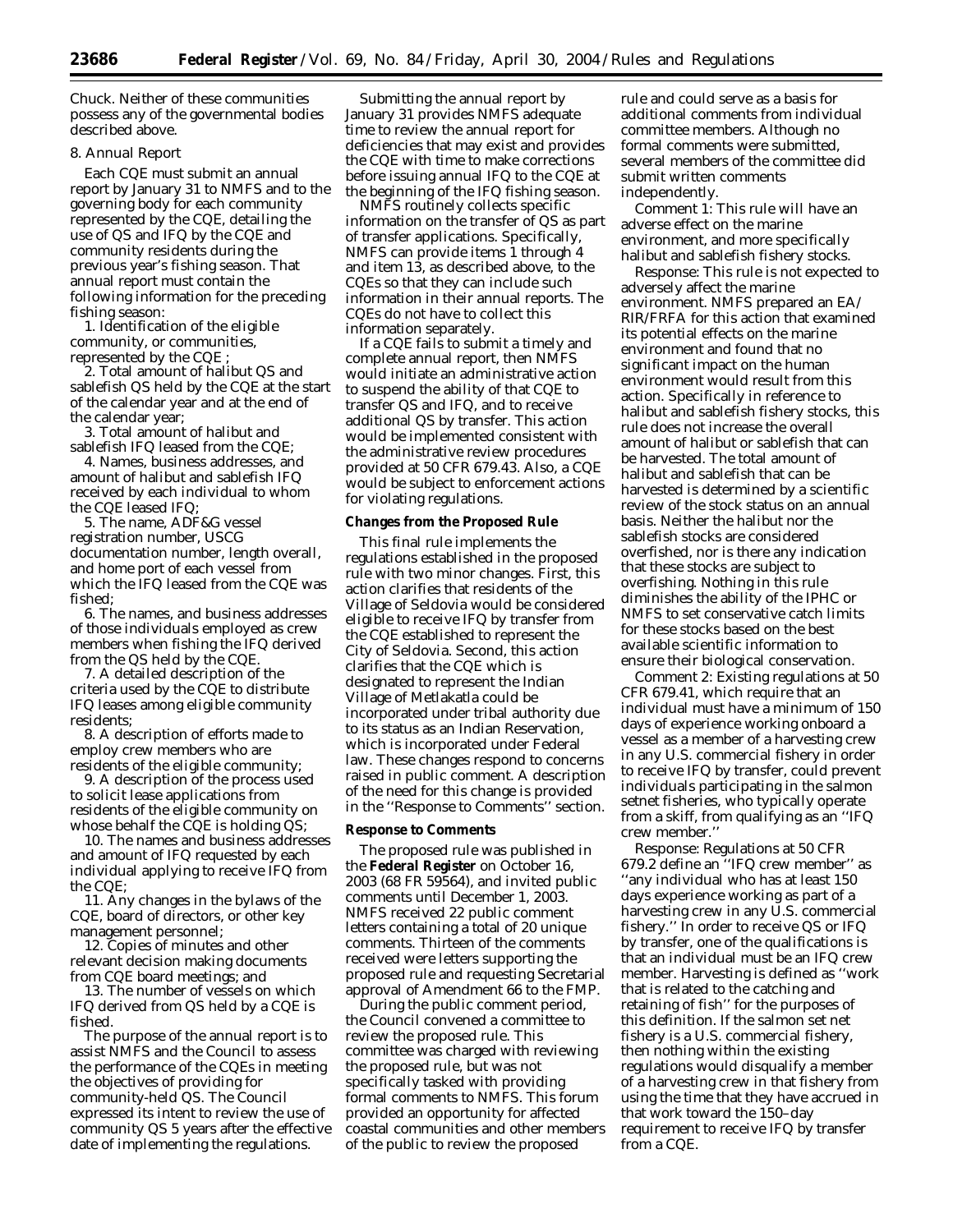*Comment 3:* For individuals to receive IFQ from the CQE, they must affirm that they have maintained a domicile in the community on whose behalf the CQE is holding QS from which the IFQ is leased for at least 12 consecutive months. Individuals living outside the city limits of Seldovia, one of the communities qualified to have a CQE hold QS on its behalf, would be ineligible to receive IFQ under this program. Residents of Seldovia Village, which is adjacent to the City of Seldovia, however, have historically participated in commercial fisheries operating out of Seldovia.

*Response:* This rule establishes the City of Seldovia as a community on whose behalf a CQE may hold QS. The Council did not specify whether the residency requirement would allow individuals living outside of the established boundaries of a community to participate. The City of Seldovia has distinct boundaries from the Village of Seldovia and a strict interpretation of this rule would exclude residents outside the City of Seldovia from participating in this program. Based on information provided by the commenter and additional information from State records, however, a historic linkage between the City of Seldovia and the Village of Seldovia is apparent in terms of participation in commercial fisheries.

In light of the historic linkage between the City of Seldovia and the Village of Seldovia, NMFS is clarifying the rule so that residents of the Village of Seldovia could participate as potential recipients of any IFQ derived from QS held on behalf of the City of Seldovia. The final rule has been modified accordingly at 50 CFR 679.2.

*Comment 4:* The Village of Seldovia should be designated as a community eligible to designate a CQE to hold QS on its behalf.

*Response:* The Village of Seldovia may meet many of the requirements necessary to qualify as an eligible community under the criteria established by the proposed rule except that it was not specifically designated by the Council. As is noted in the preamble of the proposed rule, the Council adopted a specific list of eligible communities to limit the entry of new communities into the Community QS Program (see Table 21 to part 679). The Council expressed a desire to review the addition of any communities not listed. This review reduces potential disruption in administration of the Community QS Program due to a sudden and unanticipated increase in competition for QS among eligible communities. This Council review also would provide

an additional public review process before modifying the Community QS Program.

Public input into the Council process did not indicate that the Village of Seldovia sought inclusion into this program and the Council did not recommend its inclusion into the list of initially eligible communities. However, nothing in this final rule prevents the Village of Seldovia from petitioning the Council to be included into the list of eligible communities through a possible amendment to the FMP at some point in the future. However, residents of the Village of Seldovia may participate in the program as explained in the response to Comment 3.

*Comment 5:* Establishing a program which limits the individual use cap of halibut and sablefish that each CQE may hold on behalf of a community is not responsive to the needs of individual communities with larger populations relative to many of the rural communities eligible to recommend a CQE. Larger communities should have a larger use cap in proportion to their population.

*Response:* In the development of its policy, the Council considered an individual use cap for the communities as an equitable basis for establishing the distribution of shares. Alternative mechanisms for limiting QS among communities were not further developed. The commenter indicates that the potential amount of IFQ available for each individual fisher is lower in larger communities. The potential amount is the same (same limits) but the competition for that IFQ would be greater. However, the impetus for this program is not to supplement ownership by individuals within communities, but to provide an opportunity for improving the likelihood of community residents to receive IFQ leases. The proposed rule noted that residents of larger communities typically have improved access to financial markets and alternative fishery and non-fishery employment opportunities. Establishing the same individual use cap for all communities may result in less IFQ available per qualified resident in larger communities, but an alternative use cap mechanism based on the population of the community would create an advantage for larger communities relative to smaller communities. Applying an equal individual use cap among the communities was considered to be an equitable measure for limiting the holdings of an individual community without providing an allocative advantage to larger communities.

*Comment 6:* The Commenter believes that the 50,000 lb (22.7 mt) limit on the amount of halibut or sablefish IFQ that can be leased and fished on board an individual vessel is not sufficient to meet the needs of the offshore fishery, particularly for sablefish, which typically require larger vessels and more harvests to be profitable. The 50,000 lb (22.7 mt) IFQ vessel lease cap may not provide adequate halibut and sablefish product to support the operations of newer vessels.

*Response:* The 50,000 lb (22.7 mt) limit on halibut and 50,000 lb (22.7 mt) limit on sablefish was established as a measure to ensure a broader distribution of IFQ among potentially qualified residents. Although a larger upper limit on the amount of IFQ that can be used aboard an individual vessel would provide an opportunity for larger vessels to participate in IFQ fisheries using IFQ derived from QS held by CQEs, the 50,000 lb (22.7 mt) limit was established to limit consolidation and to accommodate smaller QS holder and new entrants that may benefit from an IFQ lease. The 50,000 lb (22.7 mt) limit was developed through the Council's deliberative process and is responsive to public concerns raised during the development of the program.

*Comment 7:* The commenter raises concerns that the proceeds that may be generated by this program could be used to fund general community projects.

*Response:* The final rule restricts the use of funds derived from the sale of QS to projects that are intended to sustain, expand, or improve the ability of community residents to participate in the IFQ fisheries. These restrictions are detailed in the preamble to the proposed rule. As the QS holding entity, the CQE would maintain the authority to administer funds within the guidelines established by this rule. This rule does not establish restrictions on the use of funds generated from revenues obtained by the lease of IFQ to community residents. The specific use of any funds generated by leasing IFQ could be used at the discretion of the CQE.

*Comment 8:* The State of Alaska should be allowed to provide the recommendation necessary for the approval of a CQE for a particular community in those communities where internal issues may prohibit a legitimate CQE from obtaining support from the governing body, as established by this rule.

*Response:* The mechanism for establishing support for a CQE was intended to provide a linkage between the community and the governing body of that community. Although an alternative mechanism for providing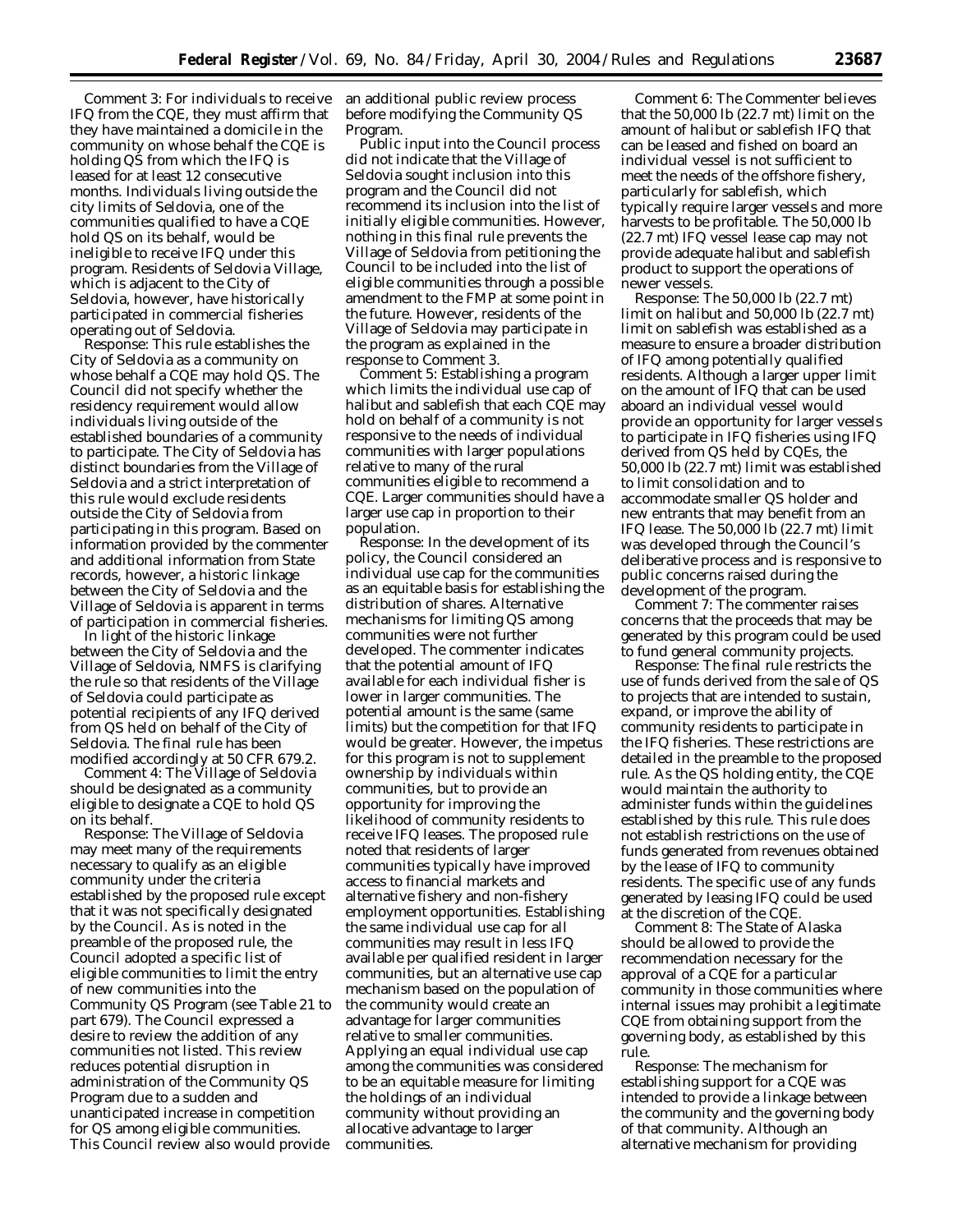support to a CQE is possible through a State approval mechanism, establishing such a mechanism at this time would require establishing criteria for establishing when a community is not capable of meeting the requirements for recommending a CQE to hold QS on its behalf, and an appeal mechanism for those governing bodies that wish to challenge an adverse finding. The commenter states that certain governing bodies may not be well-suited or capable of providing the support required to recommend a CQE. However, at this time it is not clear which governing bodies are not capable of providing the type of support that this program would require. Establishing a separate mechanism at this time could address a potential future concern about the ability of governing bodies to recommend a CQE, but it is unclear that the need for a separate approval mechanism is required at this time. If after the implementation of this program it becomes apparent that certain community governing structures are not capable of providing the support and oversight required then the Council could recommend additional regulatory changes to address these concerns with a more detailed understanding of the issues. The regulations could be modified at that time to accommodate any changes that may be necessary for specific communities.

*Comment 9:* NMFS should review the cumulative impacts of the restrictions on QS purchase by CQEs and provide additional analysis on the amount of QS that is available for purchase in each IFQ regulatory management area.

*Response:* The EA/RIR/IRFA prepared for this action reviews of the cumulative impacts of limits and restrictions on QS purchase. NMFS does not maintain a database listing all QS available for purchase since QS transfer is governed by private contractual agreements and the amount of QS available on the market is dependent on the choices of individual QS holders. NMFS maintains a list of all QS holders, but the status of those shares is unknown.

*Comment 10:* The CQE should be required to verify an IFQ lessee's residency.

*Response:* The CQE will be one party to the IFQ transfer form that is required for each vessel lease. The IFQ lessee will have to affirm his or her residency on this form. Presumably, the CQE can verify the prospective lessee's residency independently of any regulatory requirement. Requiring that the CQE verify the prospective lessee's residency and requiring the lessee to affirm his or her residency on the QS/IFQ transfer

application is redundant and not required to meet the intent of this program.

*Comment 11:* The CQE should be defined to include multipurpose operational functions such as buying and selling seafood products.

*Response:* Nothing in this final rule limits the ability of the CQE to participate in other business operations. NMFS requires that a CQE meet the criteria established in this rule for its formation, but does not limit the ability of the CQE to engage in other activities.

*Comment 12:* The regulations should require that primary processing occur within the community on whose behalf the CQE holds QS.

*Response:* The Council did not recommend and this rule does not implement specific processing requirements based on public testimony concerning the lack of processing capacity in many of the smaller communities that would be eligible to participate in this program. The intent of the program is not to limit delivery requirements to specific communities, but to provide an additional opportunity to the fishermen of eligible communities to access halibut and sablefish IFQ fisheries. Limiting processing to specific communities does not meet the intent of this program and would limit the ability of an IFQ lessee to effectively seek the best ex-vessel value.

*Comment 13:* The proof of support for a CQE from the governing body of an eligible community should be a standardized form.

*Response:* The regulations established by this rule require that a resolution recommending a CQE be provided by the appropriate governing body at § 679.41(l)(v). The same procedure is required for all governing bodies. A standardized form is not required for the governing body to pass a resolution to indicate its support for a CQE.

*Comment 14:* Tribal governments in Southeast Alaska should be provided with the authority to participate as community governing bodies that recommend the CQE.

*Response:* As noted in the preamble to the proposed rule (68 FR 59564) and the preamble to this final rule, the Council recommended this program, and the Secretary of Commerce approved the FMP amendment, as a measure to provide additional opportunities for rural residents in remote communities throughout the Gulf of Alaska. This rule implements measures that provide an opportunity for all rural residents to participate in this program and is not intended to limit participation only to tribal members or require the approval

of tribal governments to recommend a CQE in all communities.

The commenter suggests that ''Southeast Tribes'' participate in the process of recommending a CQE in addition to the governing body of the community. As noted in the preamble, this rule is designed so that only one governing body would provide the recommendation for a CQE. This is intended to reduce potential conflicts that could exist with multiple governing bodies providing differing recommendations. The rule is structured to accommodate the governing bodies of the communities and is based on the principle that those communities that have chosen to incorporate as cities have established a cohesive central government structure in which all community residents can participate, and is therefore the most representative of the largest number of individuals. In cases where a community is not incorporated, and a tribal government is present, the tribal government is relied on to provide representation. Many of these communities are populated by a relatively large percentage of tribal members and the tribal government is likely to represent the overall interests of the communities.

If tribal governments were required to approve the recommendation for a CQE in all circumstances, than they effectively would control the recommendation process by the ability to refuse to approve a CQE recommended by a city government that did not receive a recommendation from the tribe. This would limit the roll of the municipality and its ability to represent the broad range of constituents that a municipality is supposed to represent.

*Comment 15:* The Articles of Incorporation and bylaws for a CQE should be consistent among the nonprofit entities seeking recognition as a CQE.

*Response:* The specific articles of incorporation and bylaws may differ from community to community depending on the specific needs of the CQE, requests of the governing body of that community, and specific financial considerations that may exist on a caseby-case basis. This rule does not establish specific requirements because the conditions that may be necessary for a CQE in one community may differ from other communities. All prospective CQEs are required to be incorporated through the State of Alaska (except in the case of Metlakatla), but no specific requirements exist on the specific form of non-profit incorporation to provide greater flexibility to those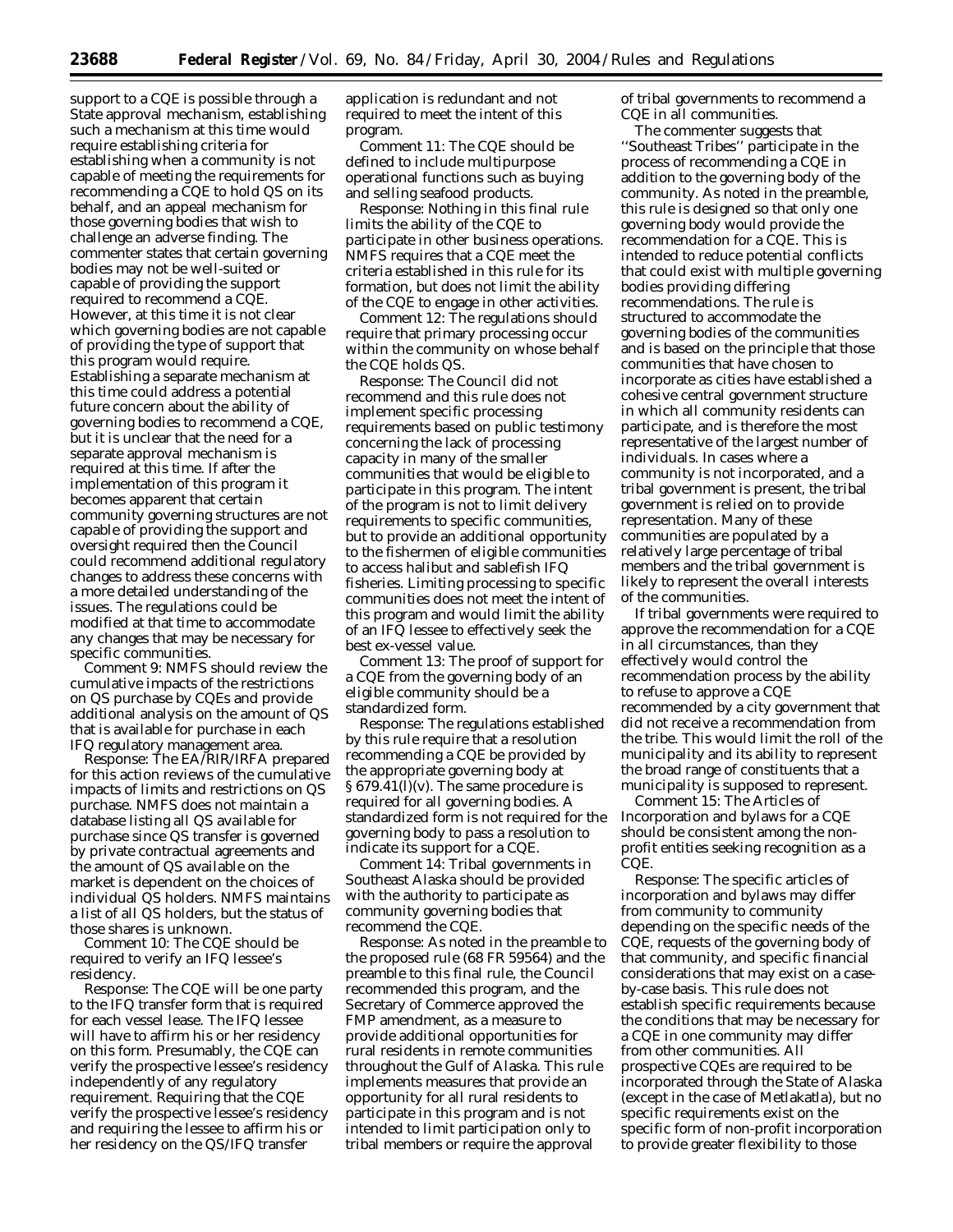communities. Uniform requirements would reduce that flexibility.

*Comment 16:* The fishing seasons for the halibut and sablefish IFQ Programs should be 12 months.

*Response:* This rule is not intended to modify the existing IFQ fishing seasons, but is intended to expand the ability of non-profit entities to hold QS on behalf of specific communities. Modifying the IFQ fishing seasons would require a separate regulatory action not intended under this rule.

*Comment 17:* There is no discussion of the use of holding pens as a means of preserving live product in this rule.

*Response:* This rule is not intended to modify fish handling practices. Nothing in this rule would limit the use of holding pens or other methods to hold fish for use in processing and marketing to the extent those techniques are allowed under other State and Federal regulations.

*Comment 18:* Local governments, specifically borough governments, should be allowed to be eligible as CQEs. Additional measures to develop a separate non-profit entity are not necessary to meet the objectives of this program.

*Response:* Although a number of municipalities may be well-suited to holding QS on behalf of specific communities, the FMP amendment that this final rule would implement states that a separate non-profit entity should be formed for the express purpose of holding QS on behalf of a community. The commenter correctly notes that municipalities may have an established financial capacity that would enable them to access capital markets. However, nothing in this rule would limit the ability of municipalities to participate in the formation of the nonprofit entities, assist them in securing capital, or assist communities within a borough to incorporate a CQE. While it is possible that some of the functions of a CQE would duplicate functions of a borough government, the Council was explicit in their recommendations that a new non-profit entity would be best suited to serve as a CQE rather than relying on existing governing structures. During public deliberations the Council considered alternative mechanisms for establishing a CQE. At that time, the Council considered the potential advantages to establishing a separate body to hold QS on behalf of the community. The Council recommended that newly established CQEs be formed so that all communities would have a uniform application process, and so that all communities would be on an equal footing.

*Comment 19:* The CQE established to represent Metlakatla should be allowed to incorporate under the laws of the Metlakatla Indian Community.

*Response:* The Council recommended incorporation under the laws of the State of Alaska to provide consistency in the certification of non-profit entities. Incorporating a non-profit entity is typically performed through the State although specific provisions for incorporating through tribal governments is possible. The community of Metlakatla is unique among the other communities in that it is incorporated under Federal law as an Indian Reservation and is not subject to incorporation as a municipality under regulations of the State of Alaska. Given the unique status of Metlakatla under Federal law, this rule is modified to allow the non-profit entity which will represent the community of Metlakatla as a CQE to incorporate as a non-profit entity under Federal law. Any nonprofit entity incorporated under Federal law would still need to meet the other requirements established in this rule under 50 CFR 679.41(l) to be authorized to serve as the CQE for the community of Metlakatla.

*Comment 20:* The commenter requests assurance that this program may be modified in the future based on continuing formal consultation.

*Response:* This program can be modified in the future based on recommendations made by the Council or NMFS. The annual report provides a periodic opportunity to review the progress of the CQEs in meeting the goals and objectives of this program. The Council stated its intent to review this program five years after its implementation.

#### **Classification**

Included with this final rule is the Final Regulatory Flexibility Analysis (FRFA) that contains the items specified in 5 U.S.C. 604(a). The FRFA consists of the IRFA, the comments and responses to the proposed rule, and the analyses completed in support of this action. A copy of the IRFA is available from the Council (see **ADDRESSES**). The preamble to the proposed rule contained a detailed summary of the analyses conducted in the IRFA, and that discussion is not repeated in its entirety here.

#### **Summary of the FRFA**

The proposed rule was published in the **Federal Register** on October 16, 2003 (68 FR 59564). An Initial Regulatory Flexibility Analysis (IRFA) was prepared for the proposed rule, and described in the classifications section

of the preamble to the rule. No comments were received on the IRFA.

The implementation of Amendment 66 and the associated regulations for halibut would potentially affect all individuals, corporations or partnerships, or other collective entities holding QS. At the end of the 2001 IFQ season, 3,485 persons (individuals, corporations, and other entities) held halibut QS; 872 persons held sablefish QS (NMFS/RAM 2002). An examination of limits on quota share holdings indicates that the halibut and sablefish fishing operations are small. Additionally, 42 communities are to designate Community Quota Entities (CQEs) to hold QS on behalf of these communities. All of these communities would be considered to be small entities.

This regulation imposes new recordkeeping or reporting requirements on the regulated small entities. Specifically, this rule requires that CQEs provide an application, an annual report, information concerning the use of funds derived from the sale of QS, and submit a QS/IFQ transfer form. The governing body of an eligible community is required to provide a resolution supporting a CQE to represent that community and to provide an authorization for the sale of any QS by the CQE. This collection-ofinformation requirement was submitted to OMB for approval on July 29, 2003, under the OMB approval number 0648– 0272. This request is currently under review. Those sections of the regulation that will be effective after OMB approval are noted in the **DATES** section of this rule.

This rule incorporates revisions to the existing IFQ Program regulations and policy to explicitly allow a new group of non-profit entities to hold QS on behalf of residents of specific rural communities located adjacent to the coast of the GOA. This change allows a non-profit corporate entity that meets specific criteria to receive transferred halibut or sablefish QS on behalf of an eligible community and to lease the resulting IFQ to fishermen who are residents of the eligible community. This change is intended to provide additional opportunities to these fishermen, and may indirectly address concerns about the economic viability of those communities. The objectives for this action are described in detail in the proposed rule which was published on October 16, 2003 (68 FR 59564).

The status quo was considered as an alternative, but was rejected. That alternative would have resulted in no action to address the concerns that since the initial issuance of QS the amount of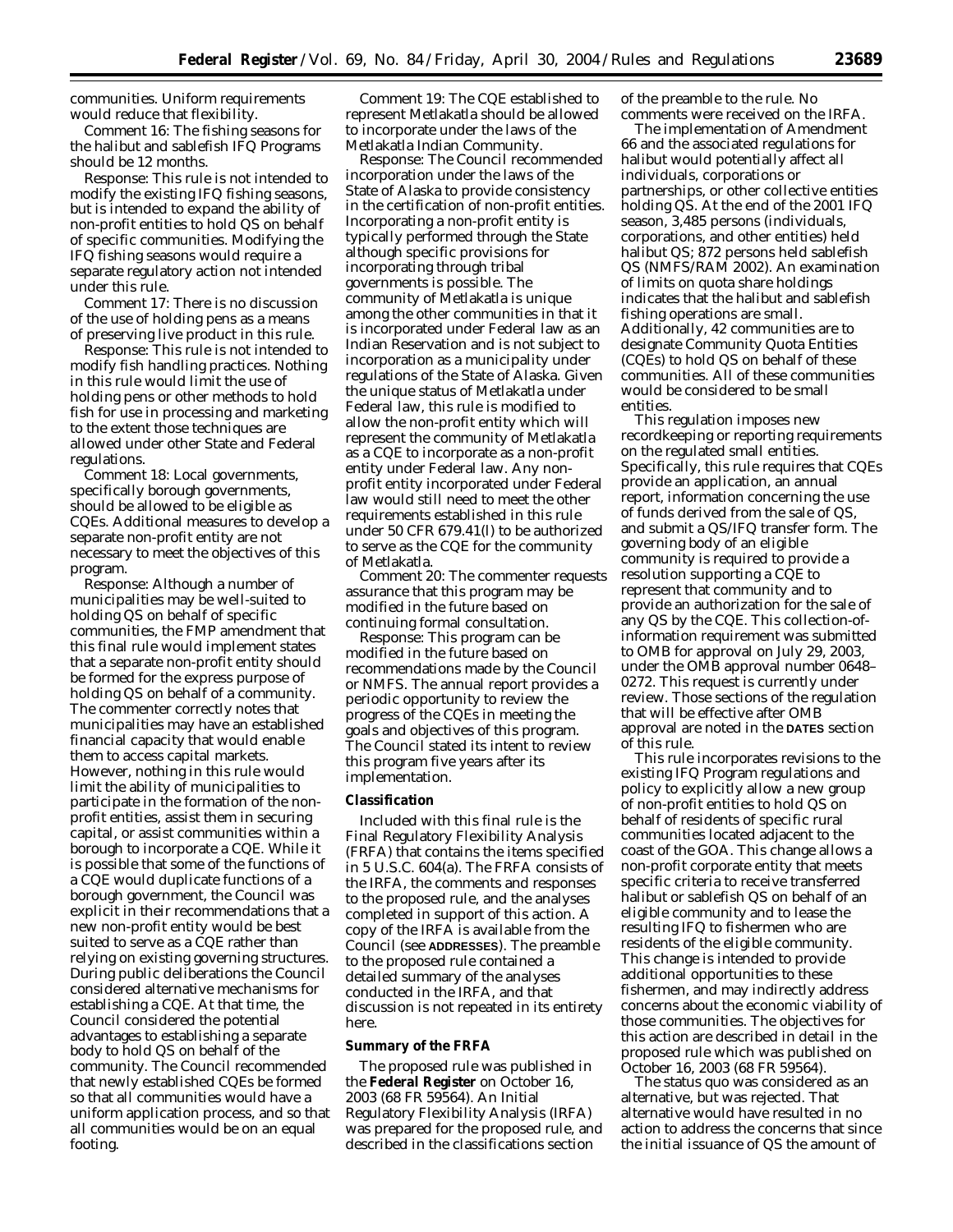QS and the number of resident QS holders has substantially declined in most of the GOA communities affected by this action. This trend may have had an effect on employment and may have reduced the diversity of fisheries to which fishermen in rural communities have access. The ability of fishermen in small rural communities to purchase QS or maintain existing QS may be limited by a variety of factors unique to those communities. Although the specific causes for decreasing QS holdings in rural communities may vary, the net effect is overall lower participation by residents of these communities in the halibut and sablefish IFQ fisheries.

Within the preferred alternative, numerous elements and options were analyzed that considered a range of measures for establishing eligibility, use caps, transfer provisions, and other aspects of this program. Combinations of elements and options were analyzed as part of the preferred alternative to provide an adequate contrast and range of alternative approaches to status quo management.

The preferred alternative modified the IFQ Program to allow non-profit entities that represent small rural communities in the GOA with a historic participation in the halibut and sablefish fisheries to hold QS. The Council's recommendations also reflect the most recent amendments to the Magnuson-Stevens Act, and IFQ policy recommendations by the National Research Council (NRC). The status quo alternative would not have addressed these concerns or the recommendations of the NRC.

### **Statement and Objective and Need**

A description of the reasons why this action is being considered and the objectives of and legal basis for this action are contained in the preamble to the proposed rule and are not repeated here.

## **Steps Taken to Minimize Economic Impacts on Small Entities**

This rule revises the eligibility criteria to receive QS and IFQ by transfer to allow eligible communities in the GOA to establish non-profit entities to purchase and hold halibut and sablefish QS for lease to, and use by, community residents as defined by specific elements of the rule. This action is intended to improve the effectiveness of the IFQ Program and is necessary to promote the objectives of the Magnuson-Stevens Act and the Halibut Act with respect to the IFQ fisheries. The potential economic impacts of these measures are described in detail in the FRFA.

Analysis of this rule indicates no adverse impact on small entities from this action. This action may have an economic benefit for small entities, to the extent that this action provides additional fishing opportunities to rural fishermen. The benefit is largely due to the redistribution of fishing opportunities, and is primarily a social benefit, not a strictly economic benefit. However, the potential economic benefits of this possibility can not now be measured or estimated.

Net benefits cannot be quantified because of the importance of nonmarket social costs and benefits in the proposed action. However, qualitatively, the sale of QS to the CQEs will increase the revenues of some community members who may wish to exit the fishery, or redirect capital into other industries within the larger communities incurring a net loss of QS. To the extent that residents within larger communities currently hold proportionally more quota shares, these residents, and presumably the communities where they live, will benefit from the compensation received by the sale of quota shares; otherwise, they would not voluntarily choose to sell.

No measures were taken to reduce impacts on small entities beyond those already taken with the development of alternatives in the IRFA. The IRFA considered an alternative that would have maintained the status quo in addition to this alternative.

NMFS is not aware of any alternatives in addition to those considered in this action that would accomplish the objectives of the Magnuson-Stevens Act and other applicable statutes while further minimizing the economic impact of the rule on small entities. The impact on small entities under this action is not more adverse than the status quo for the small entities in the halibut and sablefish IFQ fisheries. This action could provide additional benefits to a number of small entities that would not occur under the status quo option.

#### **Small Entity Compliance Guide**

Section 212 of the Small Business Regulatory Enforcement Fairness Act of 1996 states that, for each rule or group of related rules for which an agency is required to prepare a FRFA, the agency shall publish one or more guides to assist small entities in complying with the rule, and shall designate such publications as ''small entity compliance guides.'' The agency shall explain the actions a small entity is required to take to comply with a rule or group of rules. NMFS will publish a small entity compliance guide during

the implementation phase of this program to assist the governing bodies of the eligible communities identified in this rule by posting it on the NMFS [Alaska Region website at:](http://www.fakr.noaa.gov/) *http:// www.fakr.noaa.gov/*. Copies of this final rule are available from NMFS (see **ADDRESSES**) and at the website above.

This final rule has been determined to be not significant for the purposes of Executive Order 12866.

This final rule complies with the Halibut Act and the Council's authority to implement allocation measures for the management of the halibut fishery.

#### **List of Subjects in 50 CFR Part 679**

Alaska, Fisheries, Recordkeeping and reporting requirements.

Dated: April 26, 2004.

#### **Rebecca Lent,**

*Deputy Assistant Administrator for Regulatory Programs, National Marine Fisheries Service.*

■ For the reasons discussed in the preamble, 50 CFR part 679 is amended as follows:

# **PART 679—FISHERIES OF THE EXCLUSIVE ECONOMIC ZONE OFF ALASKA**

■ 1. The authority citation for 50 CFR part 679 continues to read as follows:

**Authority:** 16 U.S.C. 773 *et seq.*, 1801 *et seq.*, 3631 *et seq.*, Title II of Division C, Pub. L. 105–277; Sec. 3027, Pub. L. 106–31, 113 Stat. 57; 16 U.S.C. 1540(f).

■ 2. In § 679.2, the definition for ''Eligible community'' is revised and definitions for ''Community quota entity (CQE)'' and ''Eligible community resident'' are added in alphabetical order to read as follows:

#### **§ 679.2 Definitions.**

\* \* \* \* \* *Community quota entity (CQE):* (for purposes of the IFQ Program) means a non-profit organization that:

(1) Did not exist prior to April 10, 2002;

(2) Represents at least one eligible community that is listed in Table 21 of this part; and,

(3) Has been approved by the Regional Administrator to obtain by transfer and hold QS, and to lease IFQ resulting from the QS on behalf of an eligible community.

\* \* \* \* \*

*Eligible community means:* (1) For purposes of the CDQ program, a community that is listed in Table 7 to this part or that meets all of the following requirements:

(i) The community is located within 50 nm from the baseline from which the breadth of the territorial sea is measured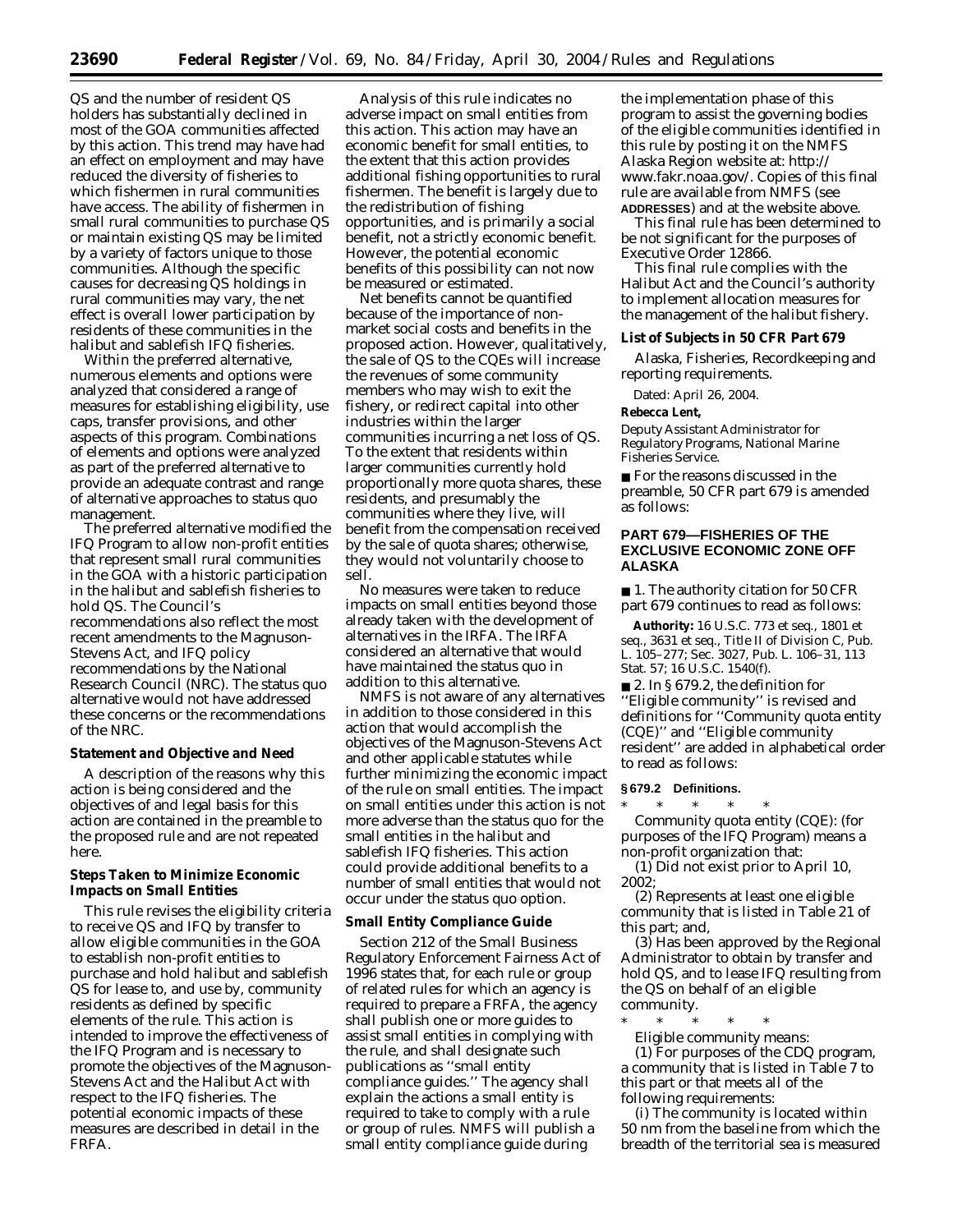along the Bering Sea coast from the Bering Strait to the most western of the Aleutian Islands, or on an island within the Bering Sea. A community is not eligible if it is located on the GOA coast of the North Pacific Ocean, even if it is within 50 nm of the baseline of the Bering Sea;

(ii) That is certified by the Secretary of the Interior pursuant to the Native Claims Settlement Act (P.L. 92–203) to be a native village;

(iii) Whose residents conduct more than half of their current commercial or subsistence fishing effort in the waters of the BSAI; and

(iv) That has not previously deployed harvesting or processing capability sufficient to support substantial groundfish fisheries participation in the BSAI, unless the community can show that benefits from an approved CDP would be the only way to realize a return from previous investment. The community of Unalaska is excluded under this provision.

(2) For purposes of the IFQ program, a community that is listed in Table 21 to this part, and that:

(i) Is a municipality or census designated place, as defined in the 2000 United States Census, located on the GOA coast of the North Pacific Ocean;

(ii) Has a population of not less than 20 and not more than 1,500 persons based on the 2000 United States Census;

(iii) Has had a resident of that community with at least one commercial landing of halibut or sablefish made during the period from 1980 through 2000, as documented by the State of Alaska Commercial Fisheries Entry Commission; and

(iv) Is not accessible by road to a community larger than 1,500 persons based on the 2000 United States Census. \* \* \* \* \*

*Eligible community resident* means, for purposes of the IFQ Program, any individual who:

(1) Is a citizen of the United States;

(2) Has maintained a domicile in a rural community listed in Table 21 to this part for the 12 consecutive months immediately preceding the time when the assertion of residence is made, and who is not claiming residency in another community, state, territory, or country, except that residents of the Village of Seldovia shall be considered to be eligible community residents of the City of Seldovia for the purposes of eligibility to lease IFQ from a CQE; and

(3) Is an IFQ crew member. \* \* \* \* \*

■ 3. In § 679.5, paragraph (l)(8) is added to read as follows:

#### **§ 679.5 Recordkeeping and reporting (R&R).**

\* \* \* \* \*

(l) \* \* \*

(8) *CQE annual report for an eligible community.* By January 31, the CQE shall submit a complete annual report on halibut and sablefish IFQ activity for the prior fishing year for each community represented by the CQE to the Regional Administrator, National Marine Fisheries Service, P.O. Box 21668, Juneau, AK 99802, and to the governing body of each community represented by the CQE as identified in Table 21 to this part.

(i) A complete annual report contains the following information:

(A) Name, ADF&G vessel registration number, USCG documentation number, length overall, and home port of each vessel from which the IFQ leased from QS held by a CQE was fished;

(B) Name and business addresses of individuals employed as crew members when fishing the IFQ derived from the QS held by the CQE;

(C) Detailed description of the criteria used by the CQE to distribute IFQ leases among eligible community residents;

(D) Description of efforts made to ensure that IFQ lessees employ crew members who are eligible community residents of the eligible community aboard vessels on which IFQ derived from QS held by a CQE is being fished;

(E) Description of the process used to solicit lease applications from eligible community residents of the eligible community on whose behalf the CQE is holding QS;

(F) Names and business addresses and amount of IFQ requested by each individual applying to receive IFQ from the CQE;

(G) Any changes in the bylaws of the CQE, board of directors, or other key management personnel; and

(H) Copies of minutes and other relevant decision making documents from CQE board meetings.

(ii) Additional information may be submitted as part of the annual report based on data available through NMFS. This includes:

(A) Identification of the eligible community, or communities, represented by the CQE;

(B) Total amount of halibut QS and sablefish QS held by the CQE at the start of the calendar year and at the end of the calendar year;

(C) Total amount of halibut and sablefish IFQ leased from the CQE;

(D) Names, business addresses, and amount of halibut and sablefish IFQ received by each individual to whom the CQE leased IFQ; and

(E) Number of vessels that fished for IFQ derived from QS held by a CQE. \* \* \* \* \*

 $\blacksquare$  4. In § 679.7, paragraphs (f)(16) and  $(f)(17)$  are added to read as follows:

#### **§ 679.7 Prohibitions.**

\* \* \* \* \*

(f) \* \* \* (16) Hire a master to fish for IFQ halibut or IFQ sablefish that is derived

from QS held by a CQE. (17) Process IFQ halibut or IFQ sablefish onboard a vessel on which a person is using IFQ derived from QS held by a CQE.

\* \* \* \* \*

■ 5. In § 679.41, paragraphs (d)(1) and  $(g)(1)$  are revised, and paragraphs  $(c)(10)$ , (e)(4), (e)(5), (g)(5) through (g)(8), and paragraph (l) are added to read as follows:

### **§ 679.41 Transfer of quota shares and IFQ.**

\* \* \* \* \*

(c) \* \* \*

(10) If the person applying to transfer or receive QS or IFQ is a CQE, the following determinations are required for each eligible community represented by that CQE:

(i) An individual applying to receive IFQ from QS held by a CQE is an eligible community resident of the eligible community in whose name the CQE is holding QS;

(ii) The CQE applying to receive or transfer QS, has submitted a complete annual report(s) required by § 679.5  $(l)(8)$ :

(iii) The CQE applying to transfer QS has provided information on the reasons for the transfer as described in paragraph  $(g)(7)$  of this section;

(iv) The CQE applying to receive QS is eligible to hold QS on behalf of the eligible community in the halibut or sablefish regulatory area designated for that eligible community in Table 21 to this part; and

(v) The CQE applying to receive QS has received notification of approval of eligibility to receive QS/IFQ for that community as described in paragraph  $(d)(1)$  of this section.

(d) \* \* \*

(1) *Application for Eligibility.* All persons applying to receive QS or IFQ must submit an Application for Eligibility to Receive QS/IFQ (Application for Eligibility) containing accurate information to the Regional Administrator, except that an Application for Eligibility to Receive QS/IFQ (Application for Eligibility) is not required for a CQE if a complete application to become a CQE, as described in paragraph (l)(3) of this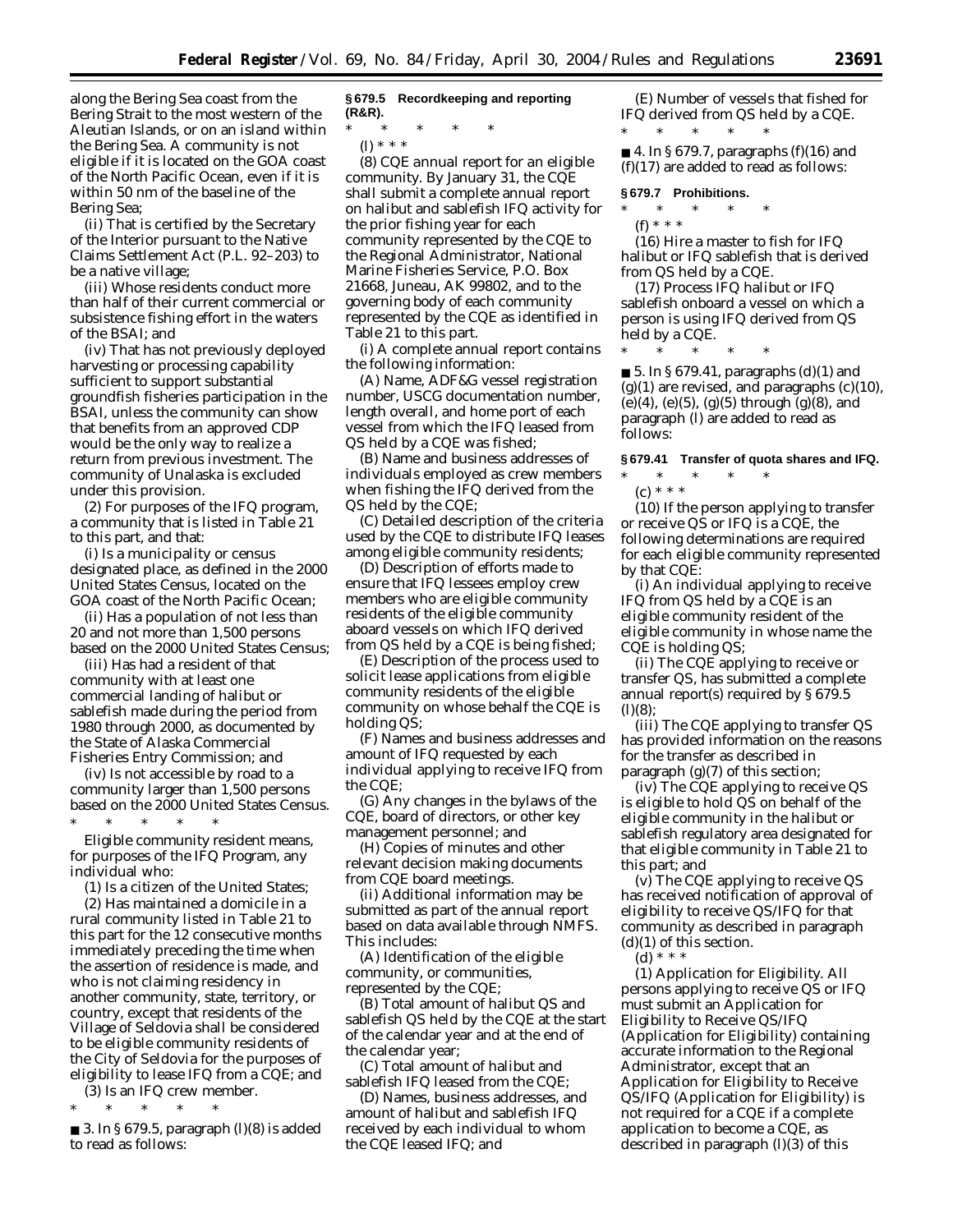section, has been approved by the Regional Administrator on behalf of an eligible community. The Regional Administrator will not approve a transfer of IFQ or QS to a person until the Application for Eligibility for that person is approved by the Regional Administrator. The Regional Administrator shall provide an Application for Eligibility form to any person on request.

- \* \* \* \* \*
- (e) \* \* \*

(4) A CQE may not purchase or use sablefish QS blocks less than or equal to the number of QS units specified in  $(e)(2)(i)$  through  $(e)(2)(iv)$  of this section.

(5) A CQE may not purchase or use halibut QS blocks less than or equal to the number of QS units specified in  $(e)(3)(i)$  and  $(e)(3)(ii)$  of this section.

\* \* \* \* \* (g) \* \* \*

(1) Except as provided in paragraph (f), paragraph (g)(2), or paragraph (l) of this section, only persons who are IFQ crew members, or who were initially issued QS assigned to vessel categories B, C, or D, and meet the eligibility requirements in this section, may receive by transfer QS assigned to vessel categories B, C, or D, or the IFQ resulting from it.

\* \* \* \* \* (5) A CQE may not hold QS in halibut IFQ regulatory areas 2C or 3A that is assigned to vessel category D.

(6) IFQ derived from QS held by a CQE on behalf of an eligible community may be used only by an eligible community resident of that eligible community.

(7) A CQE may transfer QS:

(i) To generate revenues to provide funds to meet administrative costs for managing the community QS holdings;

(ii) To generate revenue to improve the ability of residents within the community to participate in the halibut and sablefish IFQ fisheries;

(iii) To generate revenue to purchase QS to yield IFQ for use by community residents;

(iv) To dissolve the CQE; or

(v) As a result of a court order, operation of law, or as part of a security agreement.

(8) If the Regional Administrator determines that a CQE transferred QS for purposes other than those specified in paragraph (g)(7) of this section, then:

(i) The CQE must divest itself of any remaining QS holdings and will not be eligible to receive QS by transfer for a period of three years after the effective date of final agency action on the Regional Administrator's determination; and

(ii) The Regional Administrator will not approve a CQE to represent the eligible community in whose name the CQE transferred quota for a period of three years after the effective date of final agency action on the Regional Administrator's determination.

\* \* \* \* \* (l) *Transfer of QS to CQEs.* (1) Each eligible community must designate a CQE to transfer and hold QS on behalf of that community.

(2) Each eligible community may designate only one CQE to hold QS on behalf of that community at any one time.

(3) Prior to initially receiving QS by transfer on behalf of a specific eligible community, a non-profit entity that intends to represent that eligible community as a CQE must have approval from the Regional Administrator. To receive that approval, the non-profit entity seeking to become a CQE must submit a complete application to become a CQE to the Regional Administrator, NMFS, P.O. Box 21668, Juneau, AK 99802. The Regional Administrator will provide a copy of the complete application to the Alaska Department of Community and Economic Development, Commissioner, P.O. Box 110809, Juneau, AK 99811– 0809. NMFS will consider comments received from the Alaska Department of Community and Economic Development when reviewing applications for a nonprofit entity to become a CQE. The Alaska Department of Community and Economic Development must submit comments on an application to the Regional Administrator, NMFS, P.O. Box 21668, Juneau, AK 99802, within 30 days of receipt of the application in order for those comments to be considered by the Regional Administrator during the approval process. If an application is disapproved, than that determination may be appealed under the provisions established at 50 CFR 679.43. A complete application to become a CQE consists of:

(i) The articles of incorporation under the laws of the State of Alaska for that non-profit entity, except that a nonprofit entity that is representing the Metlakatla Indian Village may provide articles of incorporation under Federal Law;

(ii) A statement indicating the eligible community, or communities, represented by that non-profit entity for purposes of holding QS;

(iii) Management organization information, including:

(A) The bylaws of the non-profit entity;

(B) A list of key personnel of the managing organization including, but not limited to, the board of directors, officers, representatives, and any managers;

(C) A description of how the nonprofit entity is qualified to manage QS on behalf of the eligible community, or communities, it is designated to represent, and a demonstration that the non-profit entity has the management, technical expertise, and ability to manage QS and IFQ; and

(D) The name of the non-profit organization, taxpayer ID number, NMFS person number, permanent business mailing addresses, name of contact persons and additional contact information of the managing personnel for the non-profit entity, resumes of management personnel, name of community or communities represented by the CQE, name of contact for the governing body of each community represented, date, name and notarized signature of applicant, Notary Public signature and date when commission expires.

(iv) A statement describing the procedures that will be used to determine the distribution of IFQ to residents of the community represented by that CQE, including:

(A) Procedures used to solicit requests from residents to lease IFQ; and

(B) Criteria used to determine the distribution of IFQ leases among qualified community residents and the relative weighting of those criteria.

(v) A statement of support from the governing body of the eligible community as that governing body is identified in Table 21 to this part. That statement of support is:

(A) A resolution from the City Council or other official governing body for those eligible communities incorporated as first or second class cities in the State of Alaska;

(B) A resolution from the tribal government authority recognized by the Bureau of Indian Affairs for those eligible communities that are not incorporated as first or second class cities in the State of Alaska; but are represented by a tribal government authority recognized by the Secretary of the Interior; or

(C) A resolution from a non-profit community association, homeowner association, community council, or other non-profit entity for those eligible communities that are not incorporated as first or second class cities in the State of Alaska, and is not represented by a tribal government authority recognized by the Bureau of Indian Affairs. The non-profit entity that provides a statement of support must: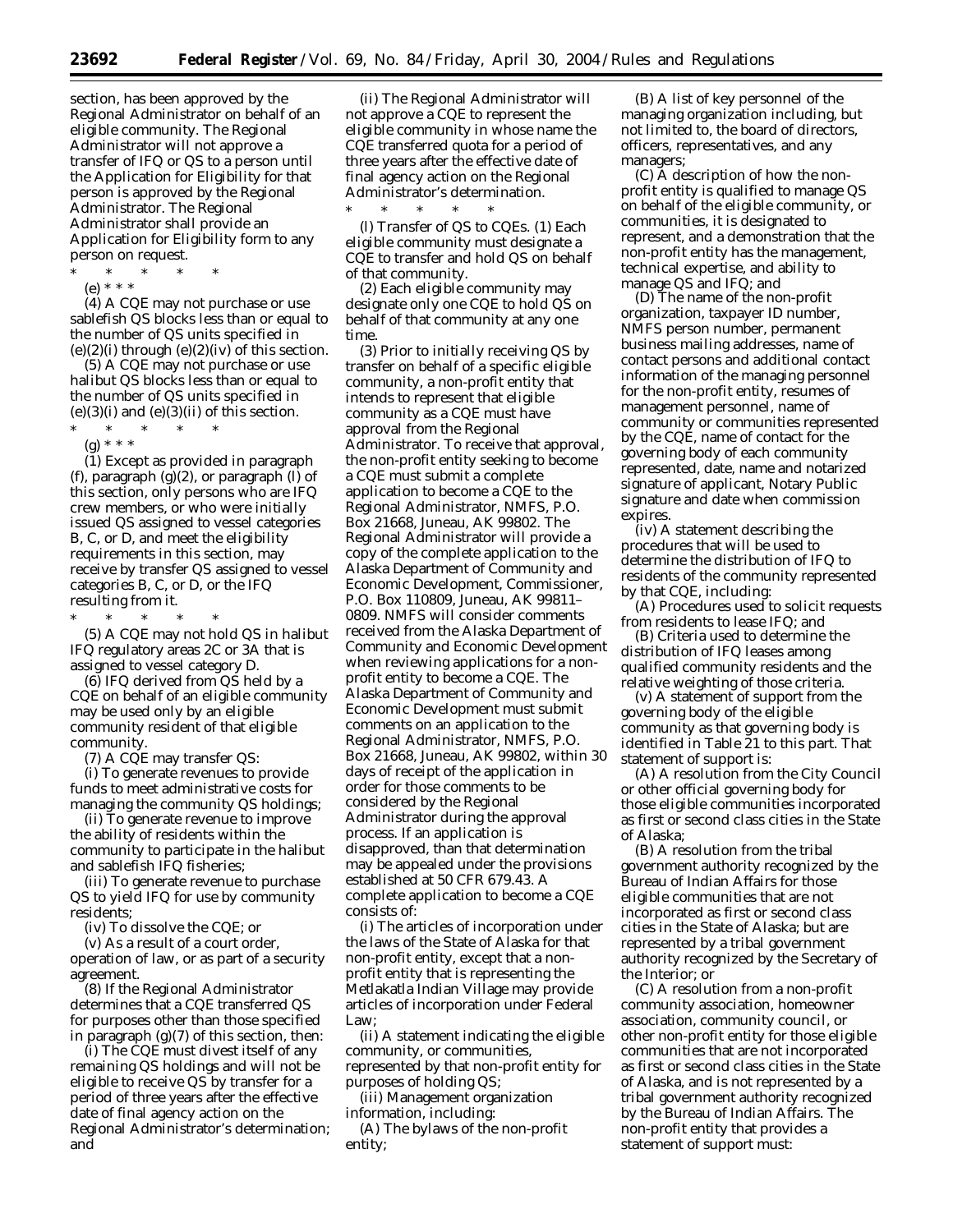(*1*) Have articles of incorporation as a non-profit community association, homeowner association, community council, or other non-profit entity; and

(*2*) Have an established relationship with the State of Alaska Department of Community and Economic Development for purposes of representing that community for governmental functions.

(D) If an eligible community is not incorporated as a first or second class city in the State of Alaska, is not represented by a tribal government authority recognized by the Secretary of the Interior, and does not have a nonprofit community association, homeowner association, community council, or other non-profit entity within that community with an established relationship with the Alaska Department of Community and Economic Development for purposes of representing that community for purposes of governmental functions, then the Regional Administrator, NMFS, will not consider any statement from a non-profit entity representing that community until that community:

(*1*) Is incorporated as a first or second class city in the State of Alaska;

(*2*) Establishes a tribal government authority recognized by the Secretary of the Interior; or

(*3*) Establishes a non-profit community association, homeowner association, community council, or other non-profit entity within that community that meets the requirements established in paragraph (E) of this section.

(E) If a community described under paragraph  $(l)(3)(v)(D)$  of this section establishes a non-profit community association, homeowner association, community council, or other non-profit entity within that community, then the Regional Administrator, NMFS, will consider any recommendations from this entity to support a particular applicant after reviewing:

(*1*) Petitions from residents affirming that the non-profit community association, homeowner association, community council, or other non-profit entity within that community represents the residents within that community; and

(*2*) Comments from the State of Alaska Department of Community and Economic Development on the articles of incorporation for that non-profit entity and the ability of that non-profit entity to adequately represent the interests of that community for purposes of governmental functions.

(*3*) If the Regional Administrator determines that this statement of support is not adequate, than that determination may be appealed under the provisions established at 50 CFR 679.43.

(4) The governing body of an eligible community as that governing body is identified in Table 21 to this part, must provide authorization for any transfer of QS by the CQE that holds QS on behalf of that eligible community prior to that transfer of QS being approved by NMFS. This authorization must be submitted as part of the Application for Transfer. That authorization consists of a signature on the Application for Transfer by a representative of the governing body that has been designated by that governing body to provide such authorization to approve the transfer of QS.

■ 6. In § 679.42, paragraphs (a), (f), (g)(1), and  $(h)(1)$  through  $(h)(3)$  are revised, and paragraphs (e)(3) through (e)(8), and (i)(4) are added to read as follows:

## **§ 679.42 Limitations on use of QS and IFQ.**

(a) *IFQ regulatory area and vessel category.* (1) The QS or IFQ specified for one IFQ regulatory area must not be used in a different IFQ regulatory area.

(2) The QS or IFQ assigned to one vessel category must not be used to harvest IFQ species on a vessel of a different vessel category, except:

(i) As provided in paragraph (k) of this section (processing fish other than IFQ halibut and IFQ sablefish);

(ii) As provided in  $\S 679.41(i)(1)$  of this part (CDQ compensation QS exemption);

(iii) IFQ derived from QS held by a CQE may be used to harvest IFQ species from a vessel of any length.

(3) Notwithstanding  $\S 679.40(a)(5)(ii)$ of this part, IFQ assigned to vessel Category B must not be used on any vessel less than or equal to 60 ft (18.3 m) LOA to harvest IFQ halibut in IFQ regulatory area 2C or IFQ sablefish in the regulatory area east of 140° W. long. unless such IFQ derives from blocked QS units that result in IFQ of less than 5,000 lb (2.3 mt), based on the 1996 TAC for fixed gear specified for the IFQ halibut fishery and the IFQ sablefish fishery in each of these two regulatory areas.

\* \* \* \* \*

(e) \* \* \*

(3) No CQE may hold sablefish QS in the IFQ regulatory areas of the Bering Sea subarea and the Aleutian Islands subareas.

(4) No CQE may hold more than 3,229,721 units of sablefish QS on behalf of any single eligible community.

(5) In the IFQ regulatory area east of 140° W. long., no CQE may hold more than 688,485 units of sablefish QS for this area on behalf of any single eligible community.

(6) In the aggregate, all CQEs are limited to holding a maximum of 3 percent of the total QS in those IFQ regulatory areas specified in § 679.41(e)(2)(I) through (e)(2)(iv) of this part for sablefish in the first calendar year implementing the regulation in this section. In each subsequent calendar year, this aggregate limit on all CQEs shall increase by an additional 3 percent in each IFQ regulatory area specified in § 679.41(e)(2)(i) through (e)(2)(iv) of this part up to a maximum limit of 21 percent of the total QS in each regulatory area specified in §§ 679.41(e)(2)(i) through (e)(2)(iv) of this part for sablefish.

(7) No individual that receives IFQ derived from sablefish QS held by a CQE may hold, individually or collectively, more than 50,000 lb (22.7 mt) of IFQ sablefish derived from any sablefish QS source.

(8) A CQE receiving category B, or C sablefish QS through transfer may lease the IFQ resulting from that QS only to an eligible community resident of the eligible community on whose behalf the QS is held.

(f) *Halibut QS use.* (1) Unless the amount in excess of the following limits was received in the initial allocation of halibut QS, no person, individually or collectively, may use more than:

(i) *IFQ regulatory area 2C.* 599,799 units of halibut QS.

(ii) *IFQ regulatory area 2C, 3A, and 3B.* 1,502,823 units of halibut QS.

(iii) *IFQ regulatory area 4A, 4B, 4C, 4D, and 4E.* 495,044 units of halibut QS.

(2) No CQE may receive an amount of halibut QS on behalf of any single

eligible community which is more than: (i) *IFQ regulatory area 2C.* 599,799

units of halibut QS.

(ii) *IFQ regulatory area 2C, 3A, and 3B.* 1,502,823 units of halibut QS.

(3) No CQE may hold halibut QS in the IFQ regulatory areas 4A, 4B, 4C, 4D, and 4E.

(4) A CQE representing an eligible community may receive by transfer or use QS only in the IFQ regulatory areas designated for that species and for that eligible community as described in Table 21 to this part.

(5) In the aggregate, all CQEs are limited to holding a maximum of 3 percent of the total QS in those IFQ regulatory areas specified in §§ 679.41(e)(3)(i) through (e)(3)(iii) for halibut in the first calendar year implementing the regulation in this section. In each subsequent calendar year, this aggregate limit on all community quota entities shall increase by an additional 3 percent in each IFQ regulatory area specified in §§ 679.41(e)(3)(i) through (e)(3)(iii). This